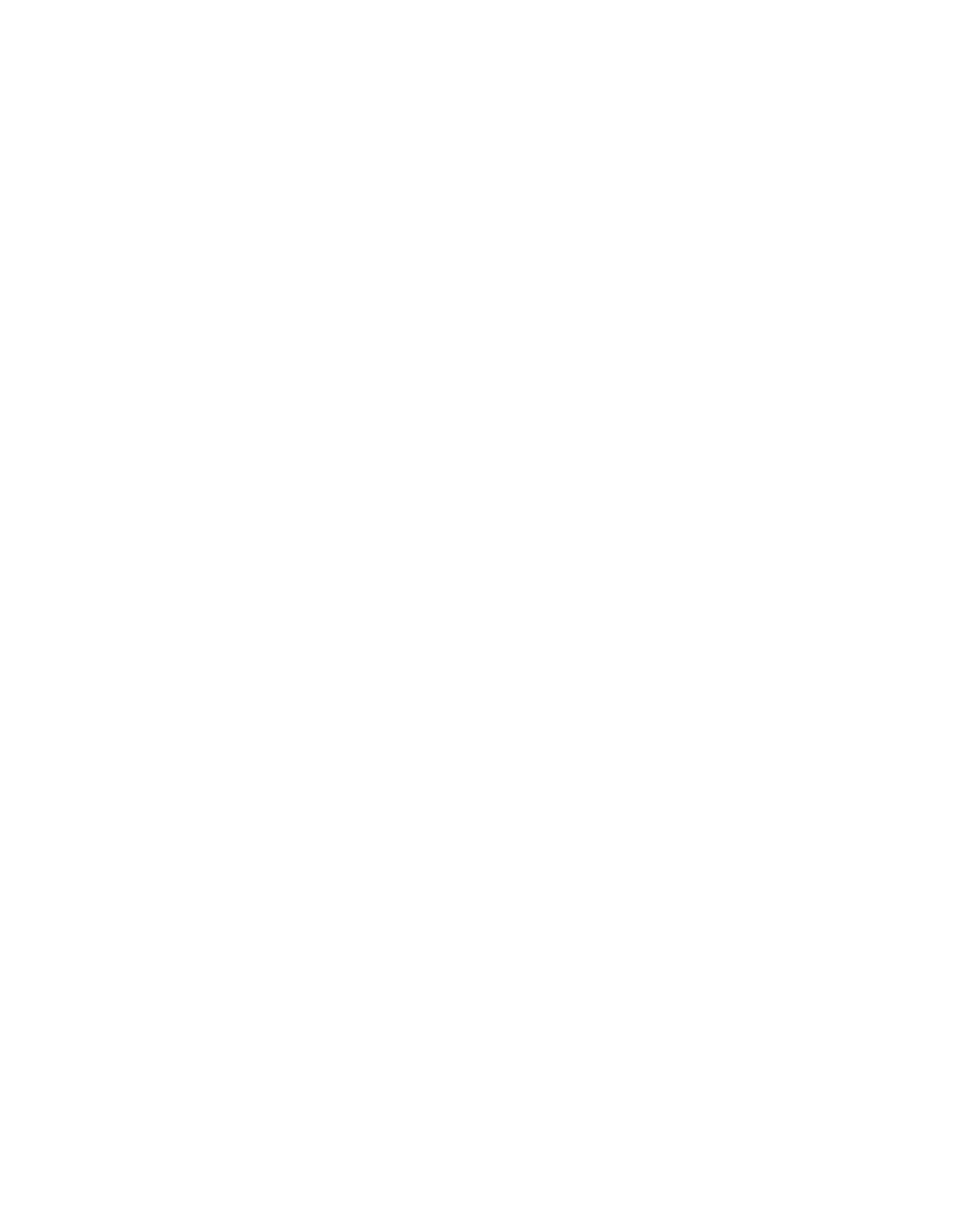## **CURRENCY EQUIVALENTS**

(as of 1 August 2018)

| Currency unit |     | Taka (Tk)  |
|---------------|-----|------------|
| Tk1.00        | $=$ | \$0.01183  |
| \$1.00        | $=$ | Tk84.52470 |

#### **ABBREVIATIONS**

| Asian Development Bank                        |
|-----------------------------------------------|
| Department of Environment                     |
| comprehensive reproductive health care center |
| environmental assessment and review framework |
| <b>Environmental Conservation Rules</b>       |
| environmental impact assessment               |
| environmental management plan                 |
| Initial environmental examination             |
| grievance redress committee                   |
| grievance redress mechanism                   |
| <b>Local Government Division</b>              |
| Local Government Engineering Department       |
| medical waste management                      |
| nongovernment organization                    |
| primary health care                           |
| primary health care center                    |
| project implementation unit                   |
| project management unit                       |
| <b>Safeguard Policy Statement</b>             |
| urban local body                              |
|                                               |

#### **WEIGHTS AND MEASURES**

| kW | kilowatt |
|----|----------|
| m  | meter    |

#### **NOTE**

(i) In this report, "\$" refers to United States dollars.

This environmental assessment and review framework is a document of the borrower. The views expressed herein do not necessarily represent those of ADB's Board of Directors, Management, or staff, and may be preliminary in nature. Your attention is directed to the ["terms of use"](http://www.adb.org/terms-use) section on ADB's website.

In preparing any country program or strategy, financing any project, or by making any designation of or reference to a particular territory or geographic area in this document, the Asian Development Bank does not intend to make any judgments as to the legal or other status of any territory or area.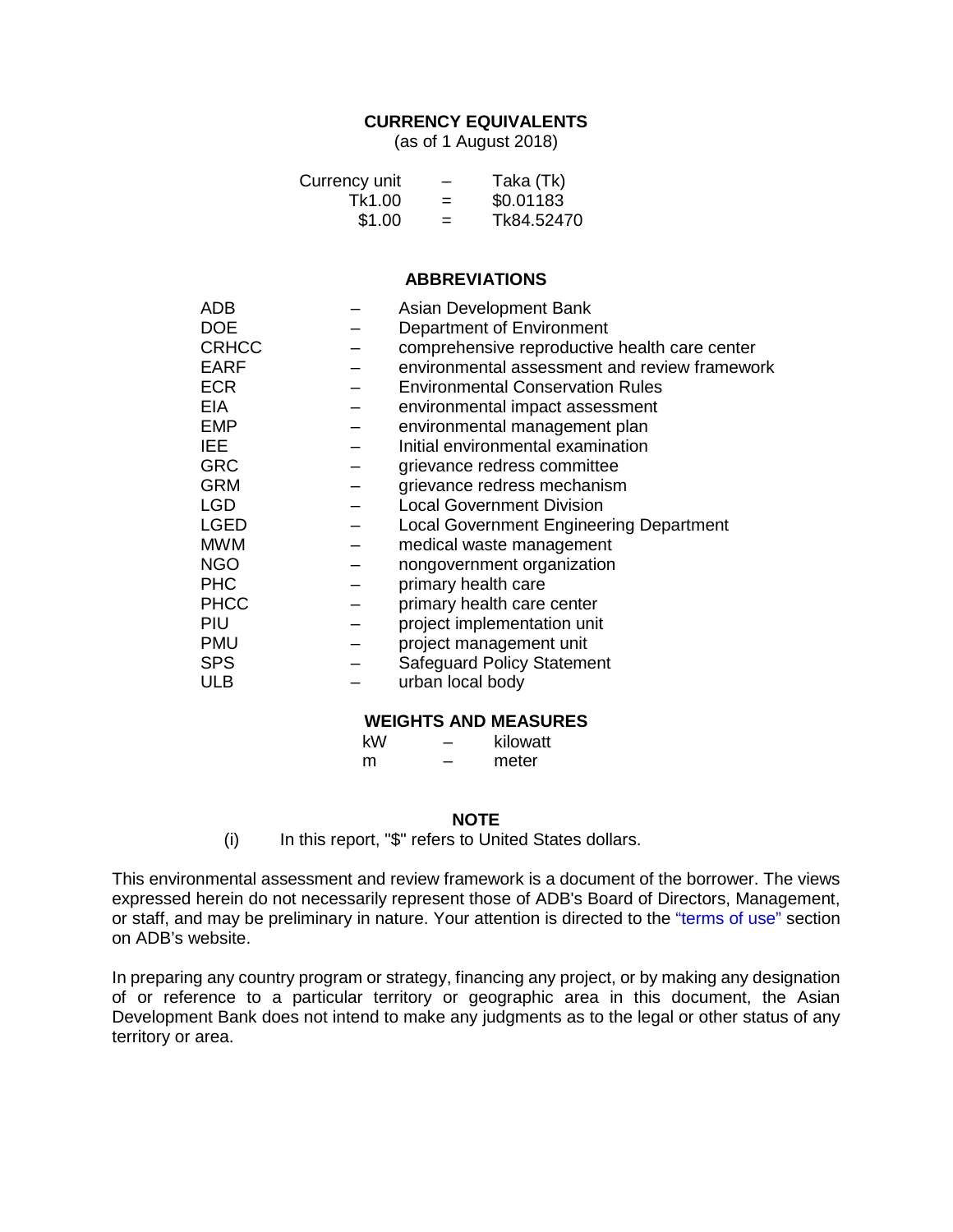## **CONTENTS**

|      |               |                                                                                                                      | Page           |
|------|---------------|----------------------------------------------------------------------------------------------------------------------|----------------|
| I.   |               | <b>INTRODUCTION</b>                                                                                                  | 1              |
|      | Α.            | <b>Project Background</b>                                                                                            | 1              |
|      | B.            | Purpose of the Environmental Assessment and Review Framework                                                         | $\overline{2}$ |
| ΙΙ.  |               | ASSESSMENT OF ENVIRONMENTAL POLICY, LEGAL, AND ADMINISTRATIVE                                                        |                |
|      |               | <b>FRAMEWORK</b>                                                                                                     | 3              |
|      | А.            | Assessment of Legal Framework                                                                                        | 3              |
|      | В.            | <b>ADB Safeguard Policies</b>                                                                                        | 11             |
| III. |               | ANTICIPATED ENVIRONMENTAL IMPACTS                                                                                    | 11             |
| IV.  |               | ENVIRONMENTAL ASSESSMENT FOR SUCEEDING COMPREHENSIVE<br>REPRODUCTIVE HEALTH AND PRIMARY HEALTH CARE CENTER           |                |
|      |               | <b>CONSTRUCTION</b>                                                                                                  | 14             |
|      | А.            | Screening and Classification                                                                                         | 14             |
|      | B.            | <b>Environmental Selection Criteria</b>                                                                              | 14             |
|      | $C_{\cdot}$   | Environmental Assessments and Environmental Management Plans                                                         | 14             |
| V.   |               | CONSULTATION, INFORMATION DISCLOSURE, AND GRIEVANCE REDRESS                                                          |                |
|      |               | <b>MECHANISM</b>                                                                                                     | 15             |
|      | А.            | Consultation                                                                                                         | 15             |
|      | В.<br>$C_{-}$ | <b>Information Disclosure</b><br>Grievance Redress Mechanism                                                         | 16<br>16       |
|      |               |                                                                                                                      |                |
| VI.  |               | INSTITUTIONAL ARRANGEMENT FOR IMPLEMENTING THE ENVIRONMENTAL<br>ASSESSMENT AND REVIEW FRAMEWORK AND RESPONSIBILITIES | 16             |
|      | А.            | <b>Capacity Development</b>                                                                                          | 17             |
| VI.  |               | <b>MONITORING AND REPORTING</b>                                                                                      | 18             |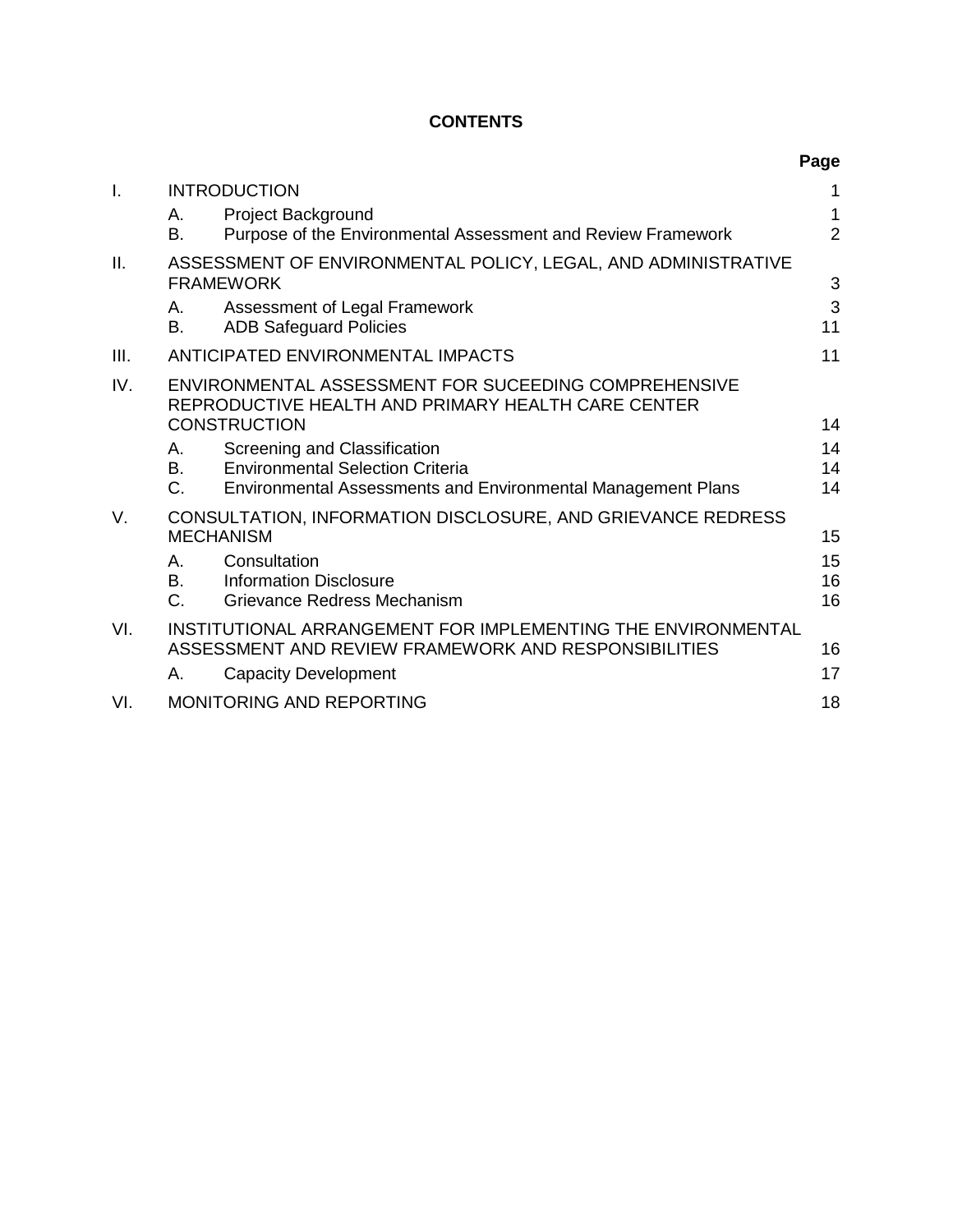## <span id="page-4-0"></span>**I. INTRODUCTION**

## <span id="page-4-1"></span>**A. Project Background**

1. Bangladesh has a strong public sector primary health care (PHC) network system in the rural areas but a significant lack of similar arrangement in the urban areas. Urban local bodies (ULBs) have been mandated to provide public health and PHC service delivery to the residents within their administrative jurisdiction. Considering limitations and scopes, the Local Government Division (LGD) of the Government of Bangladesh had taken initiative to provide PHC services to the urban people through partnership among ULBs and nongovernment organizations (NGOs) and with the financial support of Asian Development Bank (ADB) and other cofinancers. The LGD has implemented two projects, namely: Urban Primary Health Care Project (1998–2005) and Second Urban Primary Health Care Project (2005–2001). Evolving from the previous two projects, the LGD is currently implementing the Urban Primary Health Care Services Delivery Project (2012–2018) and where one of the key outputs is the construction of new health care center buildings (see Table 1). For the proposed additional financing of the Urban Primary Health Care Services Delivery Project (2018–2023), the required environmental safeguards will be applied and monitored to ensure the health care centers' construction and operations do not result to significant adverse environmental impacts which is the focus of this framework.

2. Evolving from the previous two projects, LGD is currently implementing the Urban Primary Health Care Services Delivery Project requiring further expansion of urban primary health. This project continues to further develop and institutionalize a system to deliver pro-poor (PHC) services in urban areas through public–private partnership agreements with NGOs and other service providers. The project will have three major components: (i) supply and demand for urban PHC services, (ii) system building PHC services, and (iii) project management. One of the key outputs is the continued construction of new health care center buildings (see Table 1).

3. The Urban Primary Health Care Services Delivery Project financed the construction of 10 new comprehensive reproductive health care centers (CRHCCs) and 19 PHC centers (PHCCs). Land registration was covered by the government. These facilities were located on empty lots where construction did not require resettlement of people. The project also financed the maintenance works for two CRHCCs and five PHCCs, and upgraded one PHCC to CRHCC, including installation of solar panels generating electricity for the new constructions (12 CRHCCs and 23 PHCCs), in accordance with the government regulations for new constructions (5 kW for CRHCC and 2 kW for PHCC). The project also financed solar water heaters to all project-owned health facilities (including facilities built under the first and second Urban Primary Health Care Projects) covering 32 CRHCCs and 150 PHCCs, plus new constructions (12 CRHCCs and 23 PHCCs). The proposed additional financing will construct eight new CRHCCs and 24 new PHCCs, upgrade existing facilities, and introduce the green and climate resilient health care centers. Under the proposed additional financing, 11 new implementing agencies will follow the same approach. These are Chittagong City Corporation, and Mymensingh, Faridpur, Shariatpur, Gaibandha, Netrokona, Kurigram, Jagannathpur, Derai, Benapole, and Tarabo Municipalities.

4. As discussed in para. 11 below, none of the construction under the ongoing project was Category B and required an initial environmental examination (IEE). Nevertheless, the project has implemented an environmental management plan (EMP) as provided in the ongoing project's environmental assessment and review framework (EARF) as a precautionary measure. Environmental monitoring report (EMRs) have been regularly prepared at project management unit (PMU) and project implementation unit (PIU) levels, and disclosed on the project website. In addition, the Local Government Engineering Department (LGED), which coordinates civil works,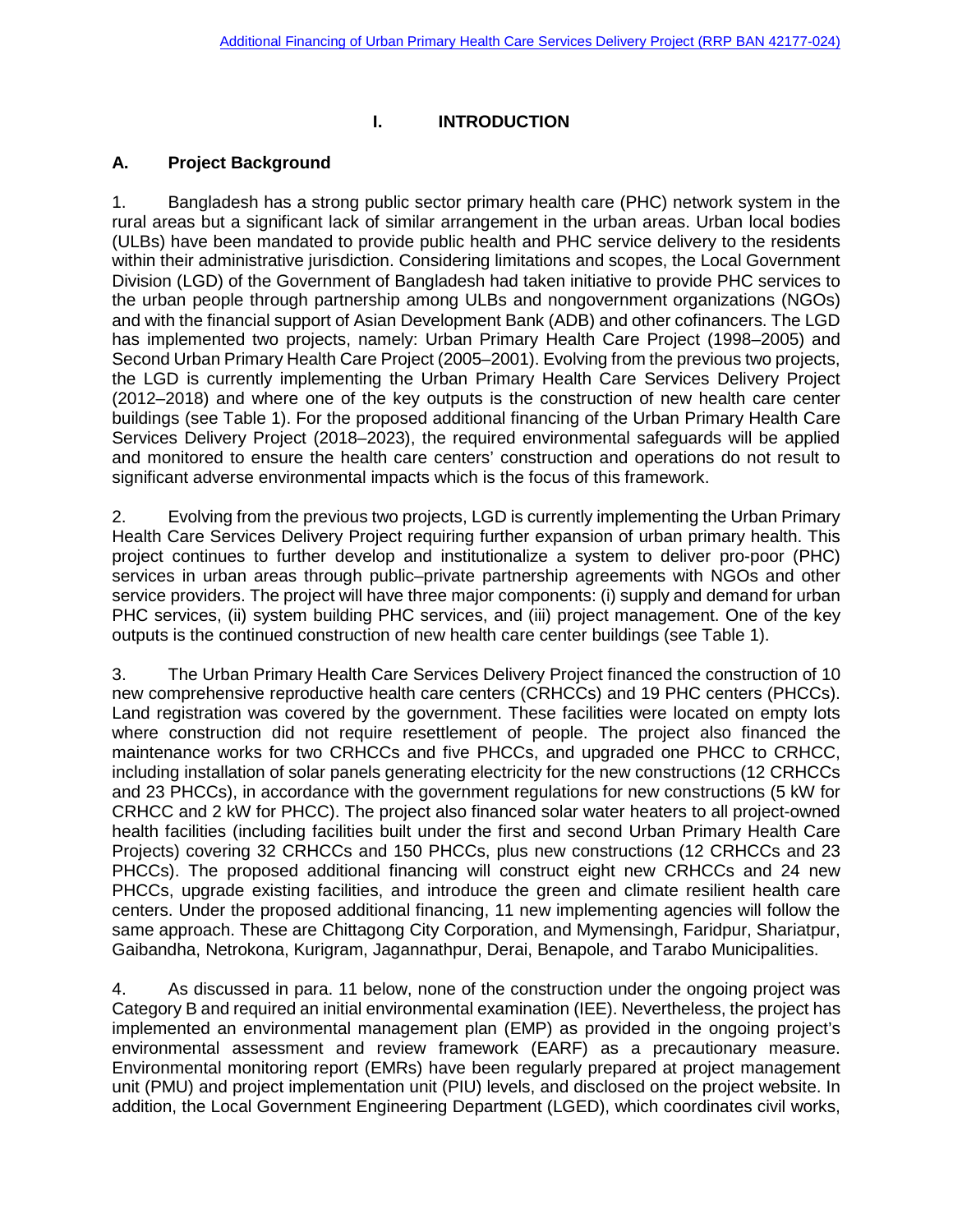has a set of EMP indicators integrated into the civil works contracts and are subject to regular monitoring.

## <span id="page-5-0"></span>**B. Purpose of the Environmental Assessment and Review Framework**

5. Since the selection of sites where the health care centers remains unidentified at the time of ADB Board approval, this EARF is prepared providing agreed processes between ADB and LGD, and will be followed in (i) preparing an IEE, if any, including specifying mitigation measures during project implementation; (ii) institutional arrangement, including capacity building to manage environmental impacts and uncertainties in including reporting and disclosure; and (iii) financial resources committed by LGD to carry out these environmental measures. This EARF is a linked document of ADB's Report and Recommendation of the President to the Board of Directors, and the loan covenant makes it binding for ADB and LGD to effectively implement.

6. In case unanticipated environmental impacts occur during project implementation, ADB's South Asia Department will require LGD to conduct further assessment on the significance of the environmental impact, prepare an IEE, or reflect in the EMR the assessment and needed mitigation measures, and to mobilize needed resources to implement the measure including its monitoring.

|                                    | <b>Target</b>  |                | <b>Status</b>                              |                |                                            |                |                                     |             |
|------------------------------------|----------------|----------------|--------------------------------------------|----------------|--------------------------------------------|----------------|-------------------------------------|-------------|
| <b>UPHCSDP</b>                     |                |                | <b>Completed and</b><br><b>Operational</b> |                | <b>Completed not</b><br><b>Operational</b> |                | <b>Under</b><br><b>Construction</b> |             |
| <b>Partnership Areas</b>           | <b>CRHCC</b>   | <b>PHCC</b>    | <b>CRHCC</b>                               | <b>PHCC</b>    | <b>CRHCC</b>                               | <b>PHCC</b>    | <b>CRHCC</b>                        | <b>PHCC</b> |
| Dhaka South City<br>Corporation    |                |                |                                            |                |                                            |                |                                     |             |
| Dhaka North City<br>Corporation    | 1              |                | $\mathbf{1}$                               |                |                                            |                |                                     |             |
| Narayangonj City<br>Corporation    | 1              | 3              | 1                                          | 3              |                                            |                |                                     |             |
| <b>Sylhet City</b><br>Corporation  |                | 1              |                                            | 1              |                                            |                |                                     |             |
| <b>Barisal City</b><br>Corporation |                |                |                                            |                |                                            |                |                                     |             |
| Rajshahi City<br>Corporation       | 1              |                |                                            |                | $\mathbf{1}$                               |                |                                     |             |
| Rangpur City<br>Corporation        | 1              | 3              |                                            | $\mathbf{1}$   | $\mathbf{1}$                               | $\mathbf{1}$   |                                     | 1           |
| Khulna City<br>Corporation         | 1              |                |                                            |                | 1                                          |                |                                     |             |
| <b>Gazipur City</b><br>Corporation | $\overline{2}$ | $\overline{2}$ | 1                                          |                |                                            | $\overline{2}$ | 1                                   |             |
| Comilla City<br>Corporation        |                | 3              |                                            | 3              |                                            |                |                                     |             |
| Kishoregonj<br>Municipality        | 1              | $\overline{2}$ |                                            | $\overline{2}$ | $\mathbf 1$                                |                |                                     |             |

**Table 1: List of CRHCC and PHCC Construction**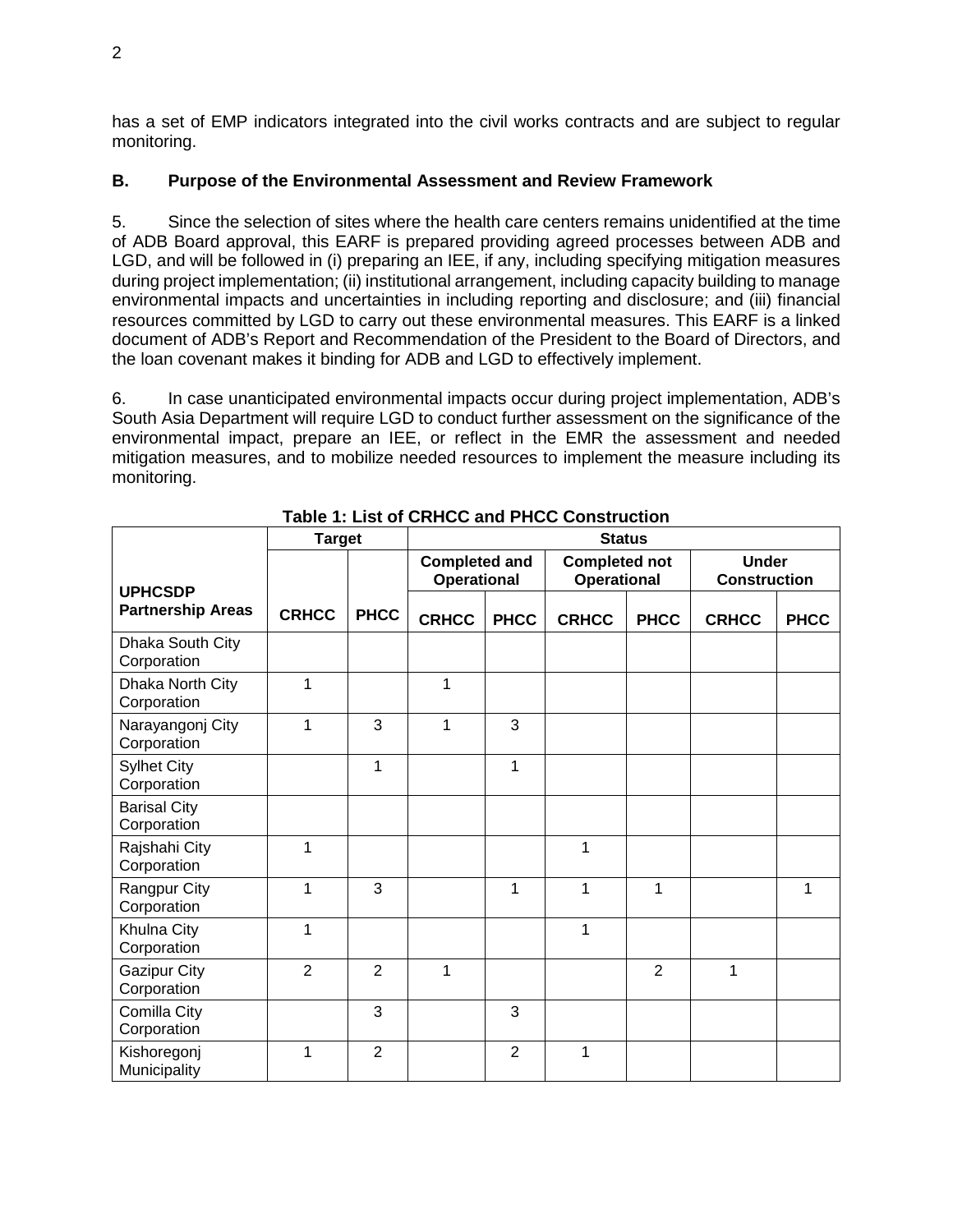|                                            | Target       |             | <b>Status</b>                              |             |                                            |             |                                     |             |
|--------------------------------------------|--------------|-------------|--------------------------------------------|-------------|--------------------------------------------|-------------|-------------------------------------|-------------|
|                                            |              |             | <b>Completed and</b><br><b>Operational</b> |             | <b>Completed not</b><br><b>Operational</b> |             | <b>Under</b><br><b>Construction</b> |             |
| <b>UPHCSDP</b><br><b>Partnership Areas</b> | <b>CRHCC</b> | <b>PHCC</b> | <b>CRHCC</b>                               | <b>PHCC</b> | <b>CRHCC</b>                               | <b>PHCC</b> | <b>CRHCC</b>                        | <b>PHCC</b> |
| Gopalgonj<br>Municipality                  |              | 2           |                                            |             |                                            |             |                                     | 2           |
| Sirajgonj<br>Municipality                  |              |             |                                            |             |                                            |             |                                     |             |
| Kushtia Municipality                       |              |             |                                            |             |                                            |             |                                     |             |

CRHCC = comprehensive reproductive health care center, PHCC = primary health care center, UPHCSDP = Urban Primary Health Care Services Delivery Project. Source: Project Management Unit.

## <span id="page-6-0"></span>**II. ASSESSMENT OF ENVIRONMENTAL POLICY, LEGAL, AND ADMINISTRATIVE FRAMEWORK**

## **A. Assessment of Legal Framework**

## **1. Review of National Environmental Policies and Legal Framework of Bangladesh**

7. The national policies and legal framework for environmental safeguard requirements relevant to the project in Bangladesh were described in the Bangladesh Country Environmental Assessment, 20[1](#page-6-1)1.<sup>1</sup> The implementation of the project-related infrastructural works and other subproject will be governed by ADB's Safeguard Policy Statement (SPS) (2009) and the environmental laws, policies, and regulations of the Government of Bangladesh.

## **2. Safeguard Requirements of the Government of Bangladesh**

8. A wide range of policies, laws, and regulations related to environmental issues are in place in Bangladesh. Many of these are cross-sectoral and several of them are directly related to environmental issues. The government laws, regulations, and standards for environmental assessment were summarized in several EARF documents of the project and is available in the ADB website. The main provisions for environmental protection and pollution control in Bangladesh are contained in the Environmental Conservation Act, 1995 and Environmental Conservation Rules (ECR), 1997. Under the ECR, projects are classified as Green, Orange A, Orange B, and Red to determine the level of environmental assessment required. According to the nature and possible civil works, the project could be categorized as Orange B. Moreover, the project may have some adverse impact on environment which is localized and could be addressed with required mitigation measures.

9. Green category project is considered relatively pollution-free and hence does not require an IEE and an environmental impact assessment (EIA). An environment clearance certificate from the Department of Environment (DOE) is adequate for a project that fall into the Green category. Orange category projects fall into two categories. Orange A projects are required to submit general information, a feasibility report, a process flow diagram, and schematic diagrams of waste treatment facilities along with their application for obtaining DOE environmental clearance. Orange B projects are required to submit an IEE report, along with their application and the

<span id="page-6-1"></span>l <sup>1</sup> ADB. 2011. *Country Environmental Analysis for Bangladesh.* Manila.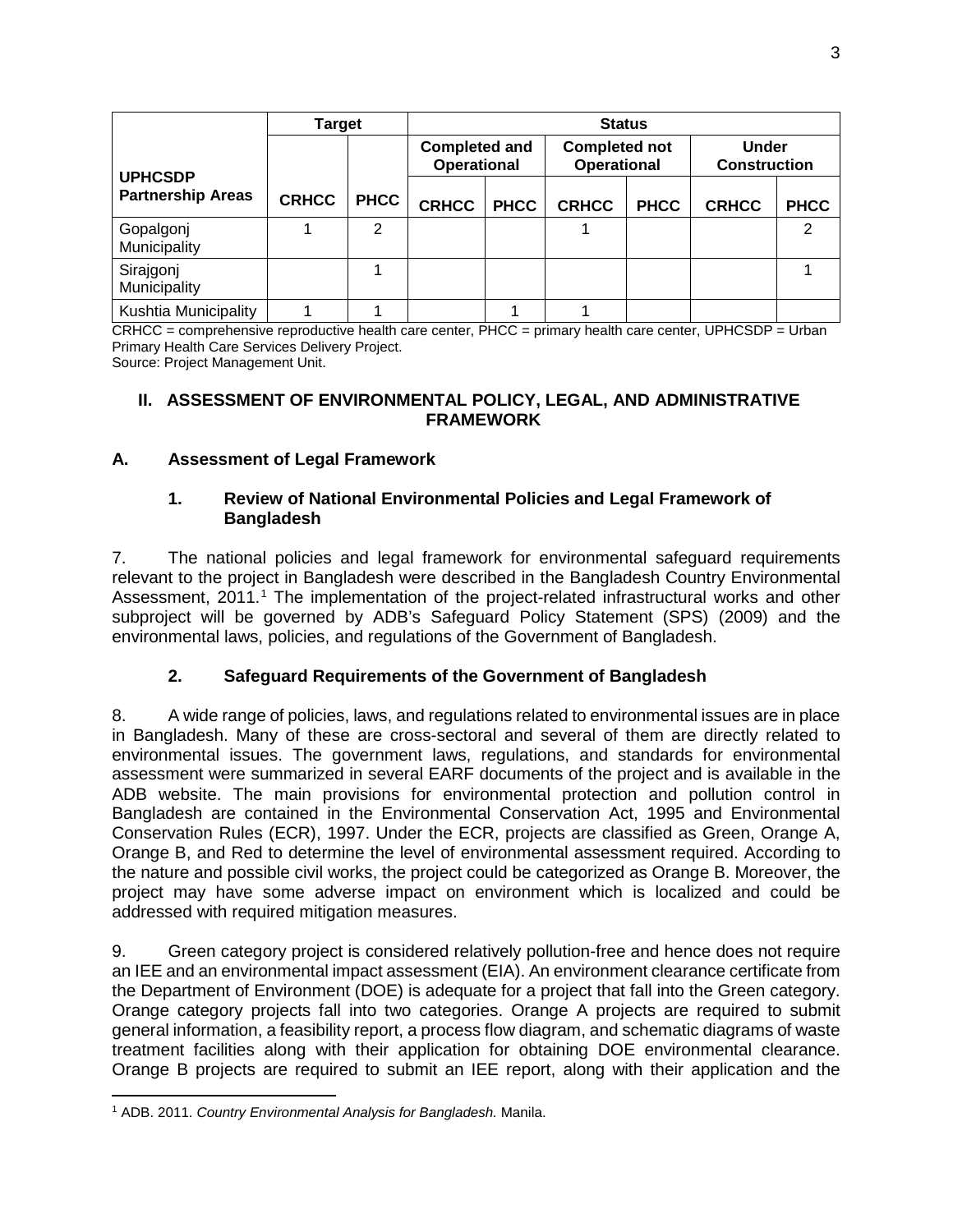information and papers specified for Orange B projects. Red category projects are those which may cause significant adverse environmental impacts and are, therefore, required to submit an EIA report. It should be noted that they may obtain an initial site clearance based on an IEE report, and subsequently submit an EIA report for obtaining environmental clearance along with other necessary papers, such as feasibility study reports and no objections from local authorities. DOE has recently developed an IEE and EMP checklists to simplify the preparation of conventional and voluminous IEE and EMP reports that contain irrelevant and unnecessary information.

10. As per ECR, 1997, all existing and new industries and projects in Orange B and Red category require an EMP to be prepared (after conducting an IEE or EIA) and submitted along with other necessary papers while applying for environmental clearance.

11. Construction of multi-storied buildings is considered as the Orange B category in ECR, 1997. However, there is no fixed definition of a multi-storied building in the ECR. In practice, building of more than 10 stories within Dhaka City (as per building construction rules of RAJUK) and building of more than six stories outside of Dhaka city will be considered as multi-storied and categorized as Orange B category. The health facilities to be contrustructed both in and outside of Dhaka will not be more than six stories and as such, no environmental clearance will be required. If new construction of more than six-storied building is considered, an IEE and EMP would be required to get the environmental clearance from DOE as per ECR, 1997. In addition, the EARF would need to be submitted to DOE for their review and concurrence.

12. In addition to the Environmental Conservation Act and Rules, there are a number of other policies, plans, and strategies which deal with the water sector, agricultural development, coastal area, protected area, disaster management, and climate change. These are the National Water Policy, 1999; Forest Act 1927 (last modified 30 April 2000); National Forest Policy, 1994; National Conservation Strategy 1992; National Environmental Management Action Plan, 1995; National Policy for Safe Water Supply and Sanitation, 1998; National Policy for Arsenic Mitigation, 2004; National Sanitation Strategy, 2005; Coastal Zone Policy, 2005; National Food Policy, 2006; Coastal Development Strategy, 2006; National Agricultural Policy, 1999; National Fisheries Policy, 1996; National Livestock Development Policy, 2007; Standing Orders on Disaster, 1999 (revised in 2010); National Adaptation Programme of Action, 2005 (revised in 2009); Bangladesh Capacity Development Action Plan for Sustainable Environmental Governance, 2007; Bangladesh Climate Change Strategy and Action Plan, 2009; National Plan for Disaster Management, 2010–2015; Medical Waste (Management and Processing) Rules, 2008; Solid Waste Management Rules, 2010; National 3R Strategy for Waste Management, 2010; Noise Pollution (Control) Rules, 2006; etc. The Bangladesh National Building Code, 2006 and Bangladesh Labor Act, 2006 will also be important regarding the occupational health and safety of workers and laborers to be involved in the project's infrastructure development. Besides these, the cabinet has recently approved the Environment Court Bill, 2010 and Bangladesh Wildlife (Preservation) Bill, 2010. The National Building Code, 2006 and National Labor Act, 2006 have defined certain measures to ensure proper safety and work environment as well as the compensation measures to the laborers. By national law, in order to be compensated, contractors must follow these safety provisions and compensation arrangements. The implementing agency must ensure that the appropriate occupational health and safety provisions have been included in the bidding documents and are being implemented by contractor. As per the Safe Drinking Water Supply and Sanitation Policy, 1998, provision for arsenic free drinking water and adequate sanitation must be ensured for clinic and hospitals. The water quality needs to be monitored to ensure that the supplied water is safe for drinking.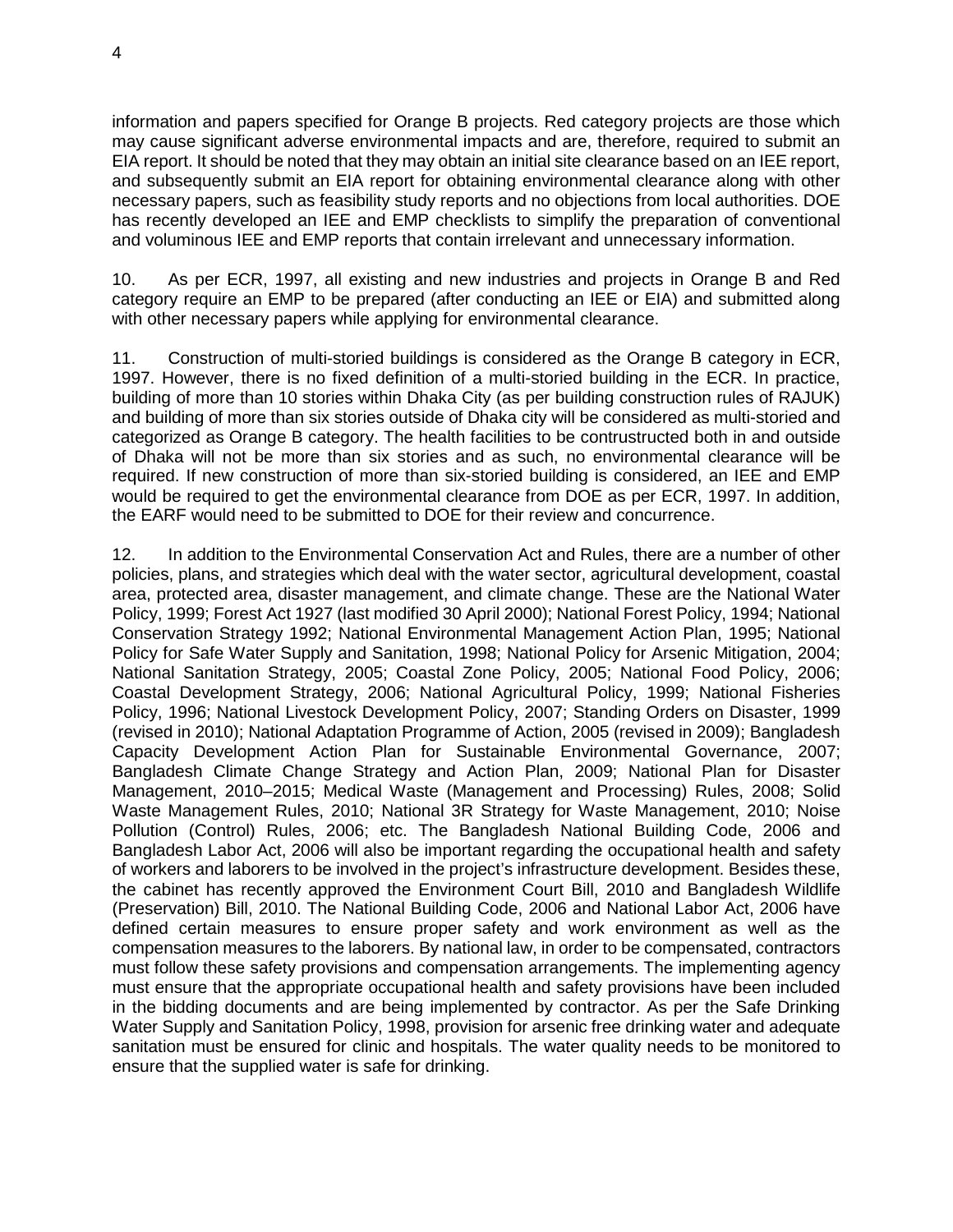13. All projects funded by ADB must comply with the SPS and Operational Manual F1 (2010). The purpose of the SPS is to establish an environmental review process to ensure that projects undertaken as part of programs funded under ADB loans are environmentally sound, are designed to operate in compliance with applicable regulatory requirements, and are not likely to cause significant environmental, health, or safety hazards. The SPS requires a number of additional considerations, including (i) project risks and respective mitigation measures and project assurances; (ii) project-level grievance redress mechanism (GRM) including documentation in the EMP; (iii) definition of the project area of influence; (iv) physical cultural resources damage prevention analysis; (v) climate change mitigation and adaptation; (vi) occupational and community health and safety requirements (including emergency preparedness and response); (vii) economic displacement that is not part of land acquisition; (viii) biodiversity conservation and natural resources management requirements; (ix) provision of sufficient justification if local standards are used; (x) ensuring adequate consultation and participation; and (xi) ensuring that the EMP includes an implementation schedule and (measurable) performance indicators.

14. The SPS include operational policies that seek to avoid, minimize, or mitigate adverse environmental and social impacts, including protecting the rights of those likely to be affected or marginalized by the development process. It sets out the policy objectives, scope and triggers, and principles for three key safeguard areas: (i) environmental, (ii) involuntary resettlement, and (iii) indigenous peoples. All three safeguard policies involve a structured process of impact assessment, planning, and mitigation to address the adverse effects of projects throughout the project cycle. The safeguard policies require that impacts are identified and assessed early in the project cycle; plans to avoid, minimize, mitigate, or compensate for the potential adverse impacts are developed and implemented; and affected people are informed and consulted during project preparation and implementation. A basic principle of the three existing safeguard policies is that implementation of the provisions of the policies is the responsibility of the borrower/client. Borrowers/clients are required to undertake social and environmental assessments, carry out consultations with affected people and communities, prepare and implement safeguard plans, monitor the implementation of these plans, and prepare and submit monitoring reports.

| Category    | A                                                                                                                                                                                                                                                                   | в                                                                                                                                                                                                                                                                                                                                                                                                            | C                                                                                         | F <sub>1</sub>                                                                                                                                      |
|-------------|---------------------------------------------------------------------------------------------------------------------------------------------------------------------------------------------------------------------------------------------------------------------|--------------------------------------------------------------------------------------------------------------------------------------------------------------------------------------------------------------------------------------------------------------------------------------------------------------------------------------------------------------------------------------------------------------|-------------------------------------------------------------------------------------------|-----------------------------------------------------------------------------------------------------------------------------------------------------|
| Description | The project is<br>likely to have<br>significant<br>adverse<br>environmental<br>impacts that are<br>irreversible,<br>diverse, or<br>unprecedented.<br>These impacts<br>may affect an<br>area larger than<br>the sites or<br>facilities subject<br>to physical works. | The project has potential<br>adverse environmental<br>impacts on human<br>populations or<br>environmentally<br>important areas-<br>including wetlands,<br>forests, grasslands, and<br>other natural habitats-<br>are less adverse than<br>those of Category A<br>projects. These impacts<br>are site specific; few if<br>any of them are<br>irreversible; and in most<br>cases mitigation<br>measures can be | The project is<br>likely to have<br>minimal or no<br>adverse<br>environmental<br>impacts. | A project is<br>classified as<br>category F1 if it<br>involves the<br>investment of ADB<br>funds to, or<br>through, a<br>financial<br>intermediary. |

**Table 2: ADB Environmental Screening**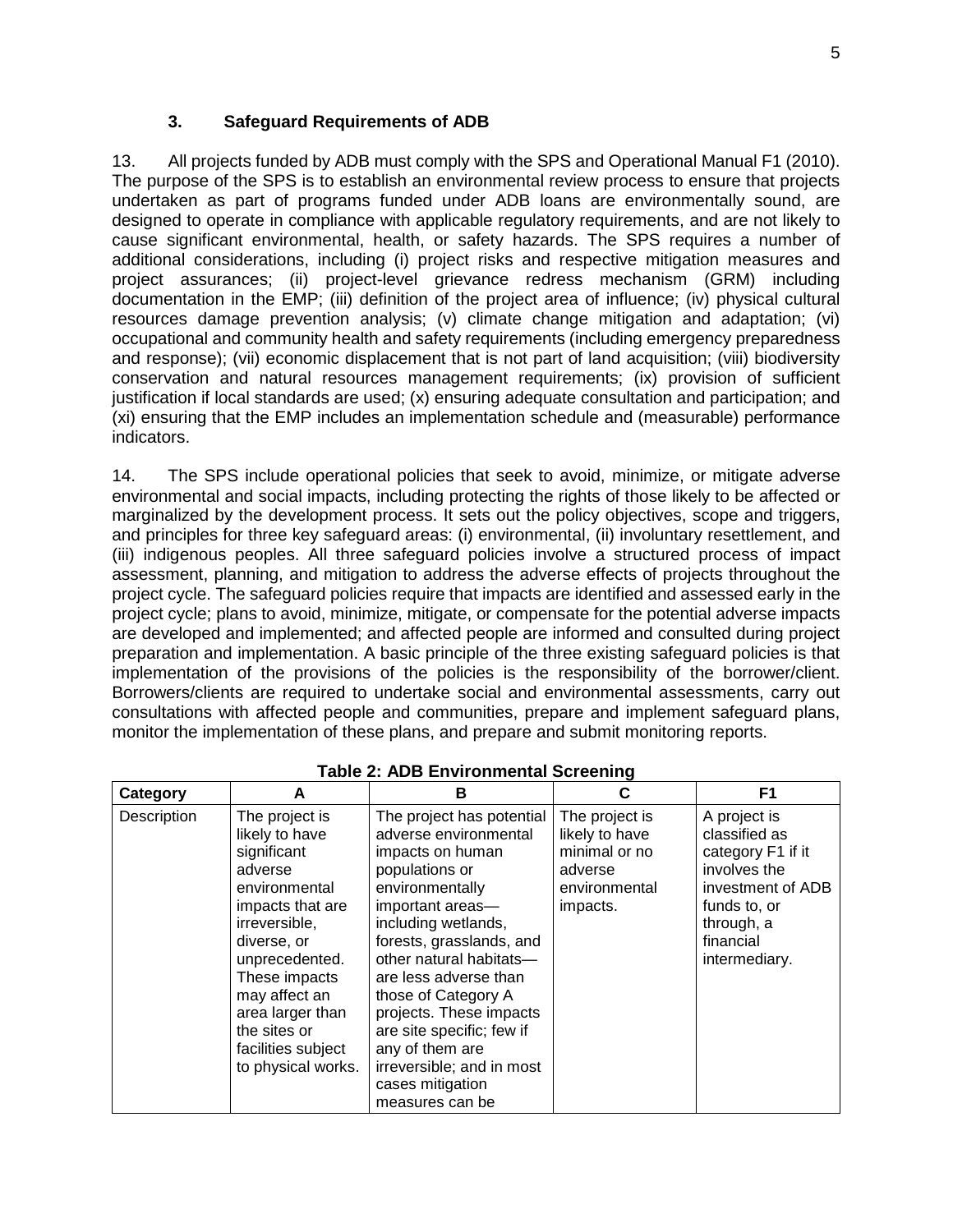|                    |                                                     | designed more readily<br>than for Category A<br>projects. |                                                                                                                 |                                                                                                                                                                                                   |
|--------------------|-----------------------------------------------------|-----------------------------------------------------------|-----------------------------------------------------------------------------------------------------------------|---------------------------------------------------------------------------------------------------------------------------------------------------------------------------------------------------|
| ЕA<br>requirements | For a Category A<br>project, an EIA is<br>required. | An IEE is required                                        | No environmental<br>assessment is<br>required although<br>environmental<br>implications need<br>to be reviewed. | All F1s will ensure<br>that their<br>investment is in<br>compliance with<br>applicable national<br>laws and<br>regulations, and<br>will apply the<br>prohibited<br>investment<br>activities list. |

 $\overline{ADB}$  = Asian Development Bank, EA = executing agency, EIA = environmental impact assessment, IEE = initial environmental examination.

Source: Asian Development Bank.

## **4. Medical Waste Management Instruction (from Local Government Engineering Department)**

15. According to the Medical Waste Management Rules, any solid, liquid, gaseous, and radioactive waste material that is generated during the diagnosis, treatment, preventive and curative measure, or in research activities pertaining to disease diagnosis when it is released, discharged, or disposed causing detrimental effect on human health and environment is considered medical waste. Generally, 75% to 90% of the generated waste from the health care establishment are general or non-hazardous waste and 10% to 25% are hazardous. If these wastes are ineffectively managed, it may cause occupational health risks to those who generate, handle, package, store, transport, treat, and dispose of them. They also present environmental and public health risks through inappropriate treatment and/or disposal which may contribute to environmental pollution and the spread of infectious diseases such as AIDs, hepatitis, skin diseases, etc. The main objective of the guideline is to facilitate the health care establishments and the city corporations to follow the standards mentioned in the Medical Waste (Management and Processing) Rules, 2008. This instruction will help to deliver a safe, effective, economic, and appropriate environment-friendly and sustainable medical waste management (MWM) for the health care facilities in the cities. To achieve this target, waste handling and management plans and procedures should be established with the specific objective of:

- (i) improving the occupational health conditions for health care staff and caretakers and when the waste is collected and disposed, the staff of the city corporations and the staff of the responsible waste handling organizations;
- (ii) reducing the risk of people (patients, attendants, visitors, general public, scavengers, etc.) and animals (stray dogs, cattle, pet, etc.); and
- (iii) establishing and operating environmentally sound treatment and final disposal of hazardous medical waste.

16. Waste segregation is key to effective waste management. The waste should be segregated based on the category of waste. If waste is properly segregated, small amount are needed to be disposed of. If segregation is not done properly, small quantity of hazardous waste has a chance to mix with large volume of non-hazardous waste making the whole volume into hazardous waste. Segregation of medical waste should always be the responsibility of waste producer and waste should be segregated at the point just after its generation.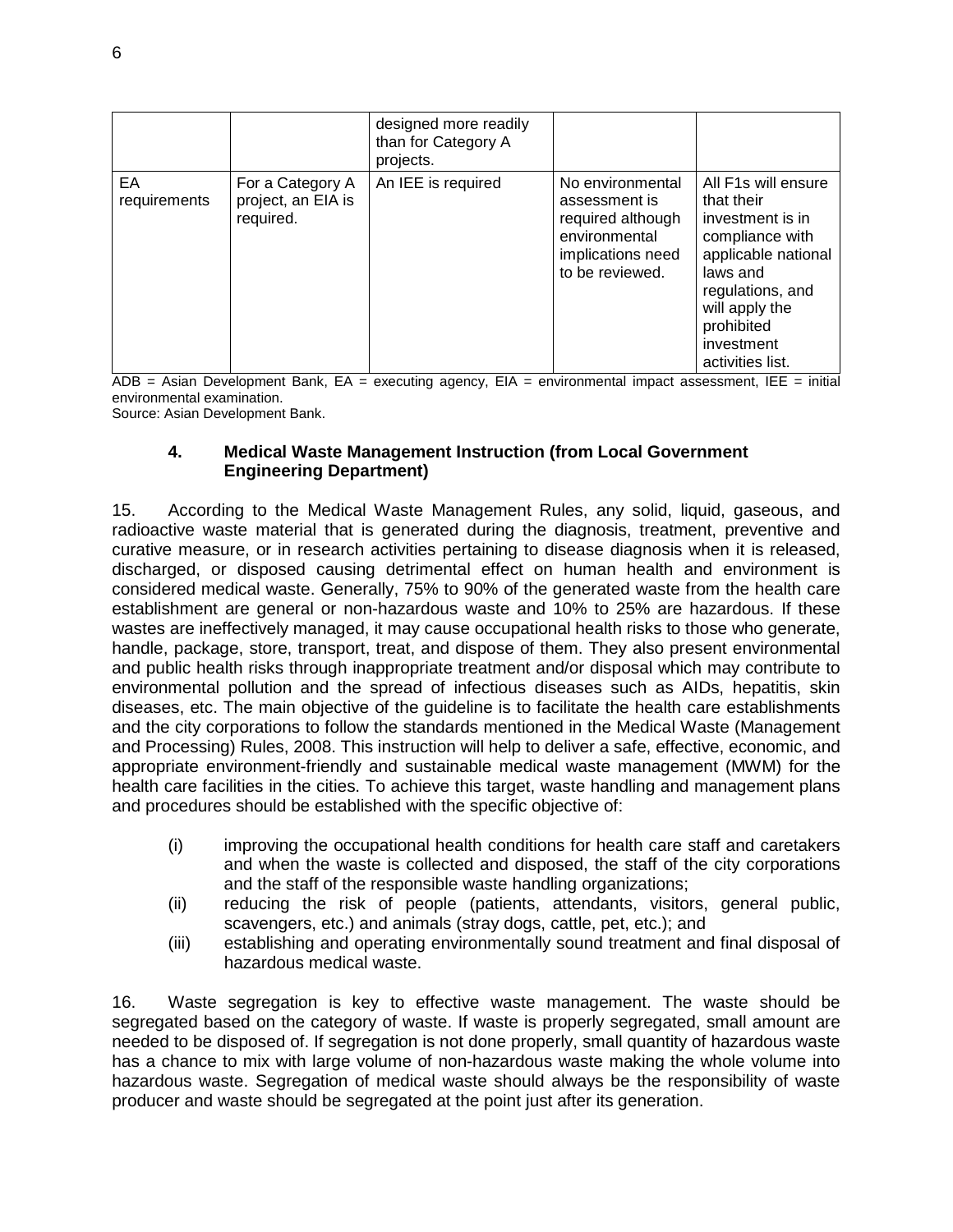| <b>Category type</b>        | <b>Waste category</b>                                        | <b>Waste description</b>                                                                                                                         |
|-----------------------------|--------------------------------------------------------------|--------------------------------------------------------------------------------------------------------------------------------------------------|
| Type-I                      | General waste (non-hazardous,<br>non-infectious, sterilized) | Used paper, plastic or metal can, medicine<br>strips, packaging box, polyethylene bags,<br>mineral water bottle, food waste, tetra pack,<br>etc. |
| Type-II<br>Anatomical waste |                                                              | Human tissue, organs, body parts, placenta,<br>tumor                                                                                             |
| Type-III                    | Pathological waste                                           | Blood, body fluids, laboratory culture, serum                                                                                                    |
| Type-IV                     | Chemical waste                                               | Laboratory reagents, film developer, dialysis<br>materials                                                                                       |
| Type-V                      | Pharmaceutical waste                                         | Expired and unused drugs and vaccines                                                                                                            |
| Type VI                     | Infectious                                                   | Blood/pus/body fluid infected bandage, cotton,<br>sponge, catheter, infected syringe, urine/blood<br>bags                                        |
| Type-VII                    | Radioactive waste                                            | Radioactive isotope, unused X-ray machine<br>head                                                                                                |
| Type-VIII                   | Sharp (infectious/non-infectious)                            | Needle, scalpel, blades, knives, infusion sets,<br>used ampules, broken slides                                                                   |
| Type-IX                     | Recyclable waste                                             |                                                                                                                                                  |

Source: Government of Bangladesh. *Waste Management Rules, 2010.* Dhaka.

#### **Table 3: Recommended Color Coding and Type of Container for storage and Disposal**

| Type of waste                                                                  | Color code   | <b>Containers</b>                                       |
|--------------------------------------------------------------------------------|--------------|---------------------------------------------------------|
| General (non-hazardous, non-infectious,<br>sterilized)                         | <b>Black</b> | Leak-proof plastic bin                                  |
| Hazardous (infectious, pathological,<br>anatomical)                            | Yellow       | Leak-proof plastic bin                                  |
| Sharp (infectious/non-infectious)                                              | Red          | Leak-proof, puncture resistant thick<br>plastic bin/box |
| Liquid (hazardous/non-hazardous,<br>infectious/non-infectious, chemical waste) | Blue         | Leak-proof plastic bowl/bin                             |
| Radioactive                                                                    | Silver       | Leak-proof lid box                                      |
| Recyclable waste                                                               | Green        | Leak-proof plastic bin                                  |

Source: Government of Bangladesh, Ministry of Health and Family Welfare, Directorate General of Health Services. 2011. *Bangladesh Medical Waste Management Training Manual.* Dhaka.

17. Though the medical waste is categorized in nine groups in the Waste Management Rules, however, in practice it is difficult to segregate into nine different types. In hospitals at Dhaka, waste is generally segregated in five types: (i) general waste (black bins), (ii) liquid waste (blue bins), (iii) infectious waste (yellow bins), (iv) recyclable plastic (green bins), and (v) sharp (red bins). The general wastes are disposed in city corporation dustbins; the liquid waste is washing out through drains. MWM should be integrated into the daily activities of health personnel. Awareness and training is essential for effective management as well as personal safety of the employees. Training includes general awareness about medical waste, ways of separation, and safe management.

18. MWM is in place but will be further enhanced. At the facility level, medical waste is segregated into proper containers with lining. Used syringes are disposed in a sharps container. Collection and disposal of medical waste and sharps are through local service providers in the respective area. Facility level quality assurance checklists include monitoring on MWM and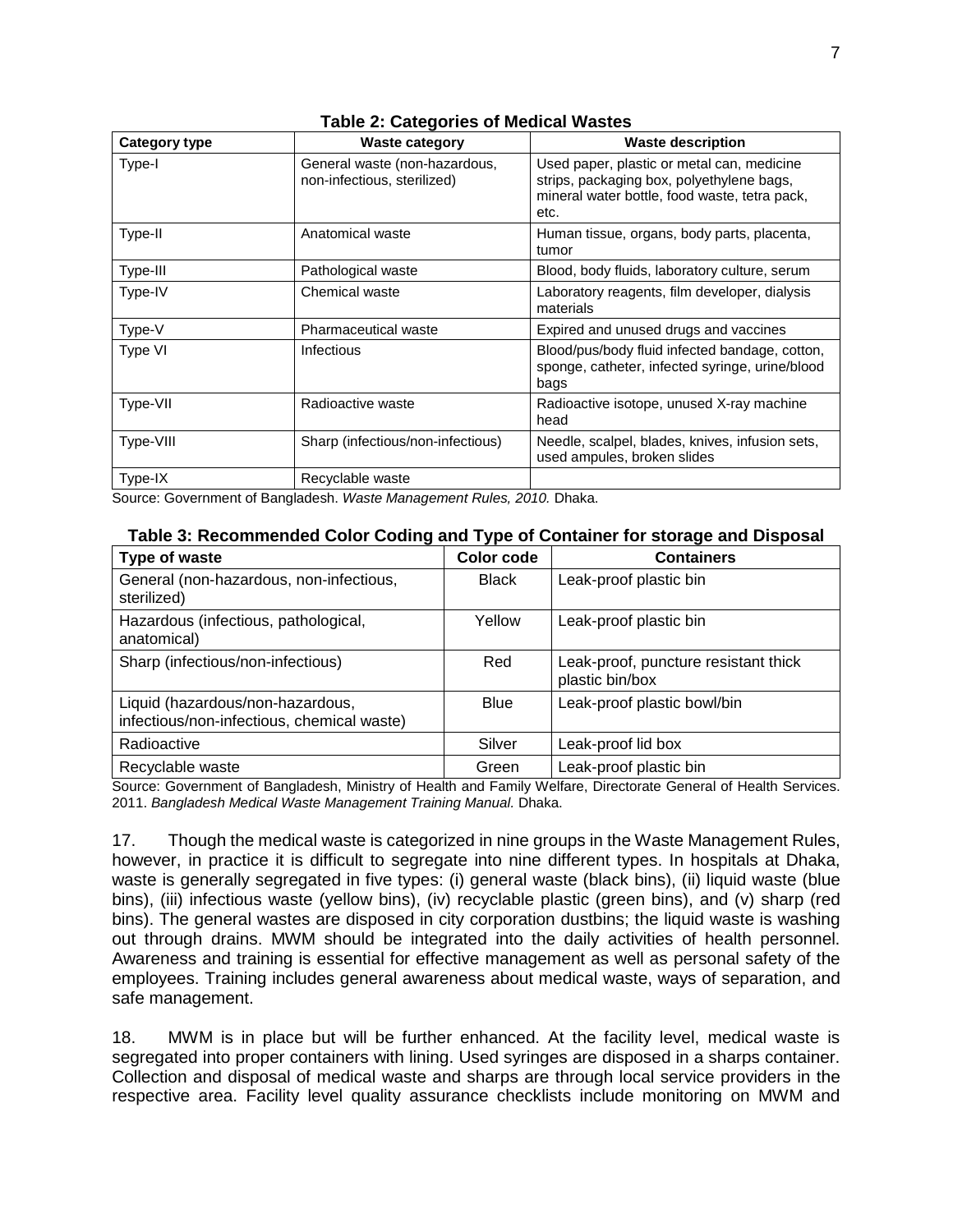facilities are independently assessed on a semiannual basis. PIUs monitor MWM in monthly EMRs. PMU organizes annual trainings on clinical waste management through the Directorate General of Health Services and local training providers such as PRISM. However, the existing arrangement needs to be strengthened through development of an MWM plan for PIUs, standard guideline and material for service providers, and regular trainings and workshops.

# **5. Review of Institutional Capacity of the Executing Agency**

19. The Urban Primary Health Care Services Delivery Project has two full-time positions dedicated as environmental focal persons—one executive engineer and one assistant engineer who are tasked with coordinating and implementing the civil works activities of the project and oversight and monitoring of environment-related safeguards. The executive engineer deputed from LGED is mainly responsible for planning, designing, and construction of civil works. LGED has very good capacity and understanding of environmental safeguards. Although the environmental focal persons of the project are few in personnel strength, they have been operating adequately with the support of environment specialist consultants who have been engaged intermittently during the past five years of the ongoing project.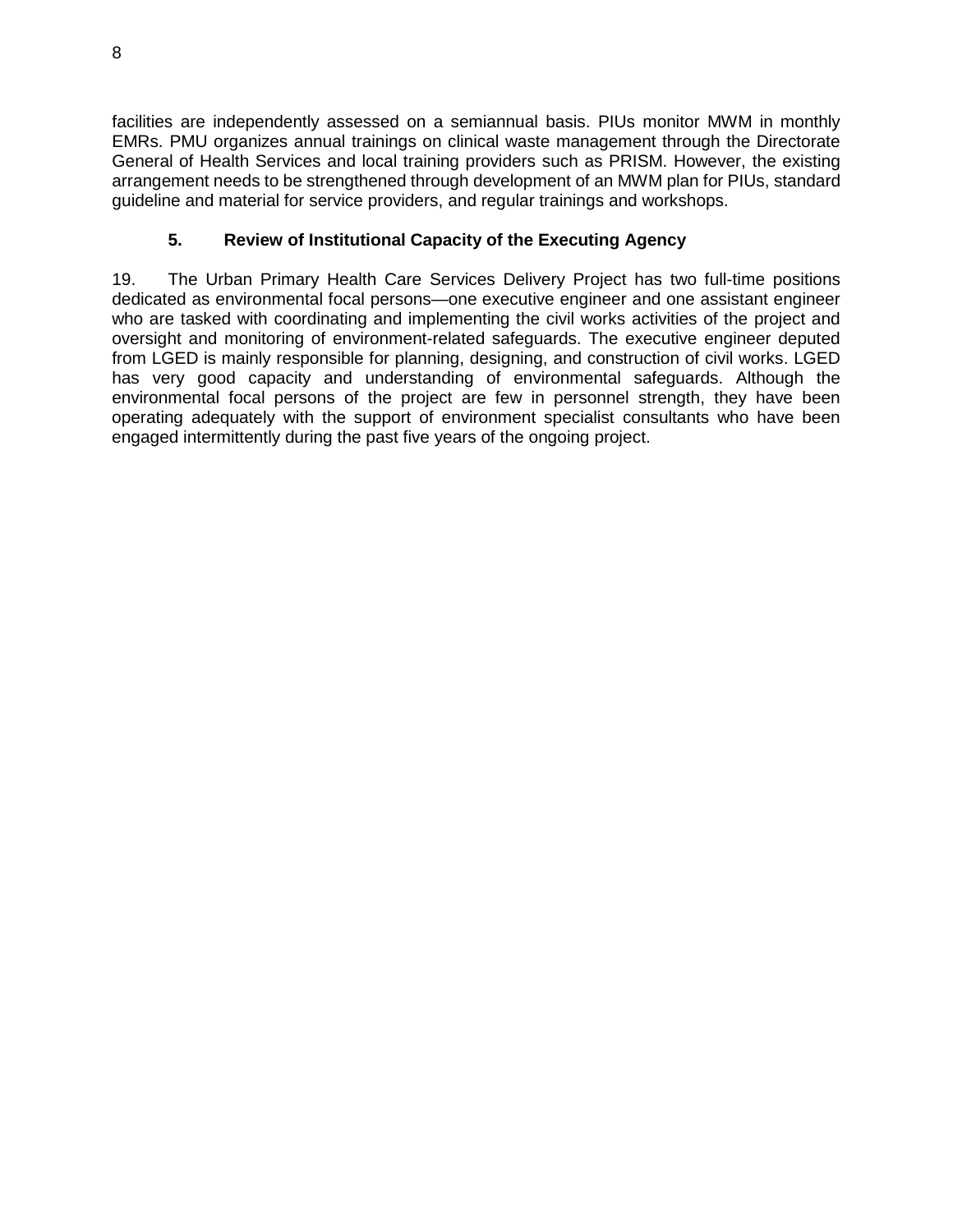| Policies, Laws, and                                                   | Responsible                          |                                                                                                                                                                                                                                                                                                                                                                                                                           |                                                                                                                                                                                                      |
|-----------------------------------------------------------------------|--------------------------------------|---------------------------------------------------------------------------------------------------------------------------------------------------------------------------------------------------------------------------------------------------------------------------------------------------------------------------------------------------------------------------------------------------------------------------|------------------------------------------------------------------------------------------------------------------------------------------------------------------------------------------------------|
| <b>Regulations</b>                                                    | <b>Agency/Ministry/Authority</b>     | <b>Potential Applicability</b>                                                                                                                                                                                                                                                                                                                                                                                            | Compliance                                                                                                                                                                                           |
| <b>National Environmental</b><br><b>Policy, 1992</b>                  | <b>MOEF</b><br><b>DOE</b>            | The policy sets out policies to prevent environmental<br>$\blacktriangleright$<br>pollution and natural resource degradation.<br>$\blacktriangleright$<br>The policy states that EIAs must be conducted before<br>projects are undertaken.                                                                                                                                                                                | Relevant environmental policies<br>$\blacktriangleright$<br>are addressed in the IEE.                                                                                                                |
| <b>NEMAP, 1995</b>                                                    | <b>MOEF</b><br><b>DOE</b>            | The plan proposes actions for sustainable development.<br>➤<br>The plan puts emphasis on development and application<br>➤<br>of guidelines to avoid environmental pollution due to<br>transport and communication system. It particularly puts<br>emphasis on different environmental pollution and<br>agricultural land acquisition for development of transport<br>system and preservation of natural drainage pattern. | Relevant section of NEMAP is<br>$\blacktriangleright$<br>complied with the design and IEE<br>of the proposed project.                                                                                |
| Environment<br>Conservation Act, 1995                                 | <b>MOEF</b><br><b>DOE</b>            | According to this Act no industrial unit or project shall be<br>➤<br>established or undertaken without obtaining, in the<br>manner prescribed by rules, an ECC from the director<br>general.                                                                                                                                                                                                                              | The IEE report is prepared in<br>➤<br>consideration of the Act.                                                                                                                                      |
| Environment<br>Conservation Rules,<br>1997                            | <b>MOEF</b><br><b>DOE</b>            | The rule sets out procedure for issuing ECC.<br>➤<br>According to the rule, proposed project is an Orange B<br>category project and needs to fulfill following requirements<br>Prepare IEE report.<br>❖<br>Report on the EMP.<br>❖<br>* Obtain no objection certificate of the local authority.                                                                                                                           | The IEE report is prepared in<br>➤<br>consideration of the procedure set<br>for Orange B projects in this rule.                                                                                      |
| <b>Environmental Courts</b><br>Act, 2000                              | <b>MOEF</b><br><b>DOE</b>            | Sets out policy for effective pursuance and completion of<br>≻<br>legal proceedings related to environmental crimes.                                                                                                                                                                                                                                                                                                      | According to this Act, government<br>$\blacktriangleright$<br>can take legal actions if any<br>environmental problem occurs due<br>to project interventions.                                         |
| <b>National Land Use</b><br>Policy, 2001                              | Ministry of Land                     | The policy provides guidelines for the protection of<br>➤<br>agricultural land, waterbodies, and the optimal use of<br>other land, as well as for restriction or minimization of the<br>acquisition of land for non-productive use.                                                                                                                                                                                       | The project area does not evolve<br>$\blacktriangleright$<br>any land acquisition.                                                                                                                   |
| <b>Bangladesh Climate</b><br>Change Strategy and<br>Action Plan, 2009 | <b>MOEF</b>                          | This strategy prioritizes adaptation and disaster risk<br>reduction. The climate change action plan is built on six<br>pillars. One of them is research and knowledge<br>management to predict the likely scale and timing of<br>climate change impacts on different sectors.                                                                                                                                             | $\blacktriangleright$<br>Climate change assessment is<br>done for the proposed project with<br>the objective to incorporate climate<br>change implications in the design<br>of the proposed project. |
| Bangladesh Labour Act,<br>2006                                        | Ministry of Labour and<br>Employment | The Act provides the guidance of employer's extent of<br>➤<br>responsibility and workmen's extent of right to get<br>compensation in case of injury by accident while working.                                                                                                                                                                                                                                            | Occupational health and safety<br>$\blacktriangleright$<br>has been addressed both in the                                                                                                            |

**Table 4: National Legal Instruments Related to the Project**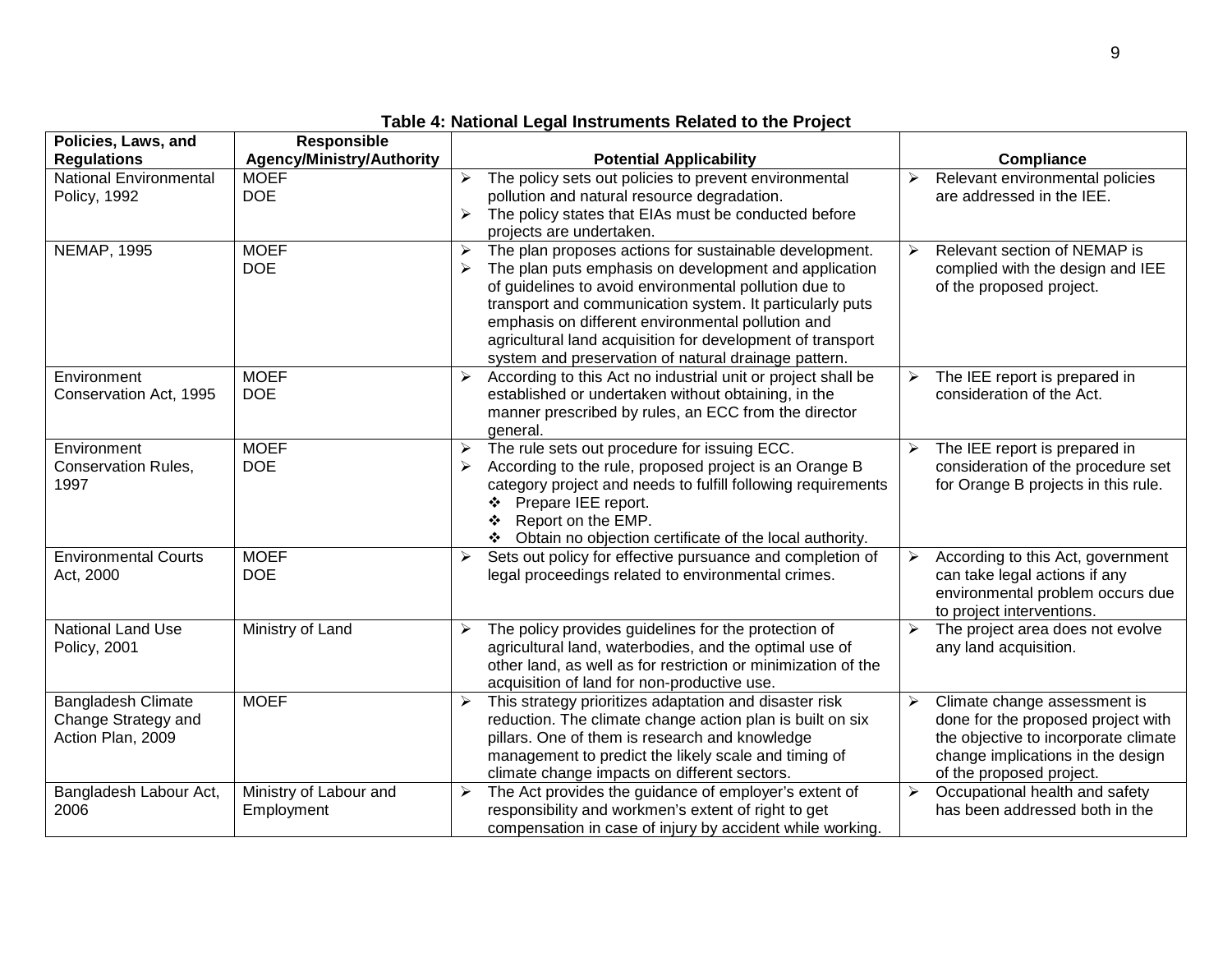| Policies, Laws, and | Responsible               |                                                       |                                     |
|---------------------|---------------------------|-------------------------------------------------------|-------------------------------------|
| <b>Regulations</b>  | Agency/Ministry/Authority | <b>Potential Applicability</b>                        | Compliance                          |
|                     |                           | Provides for safety of work force during construction | EMP and Chapter for Impacts and     |
|                     |                           | period.                                               | Mitigative measures of this report. |

DOE = Department of Environment, ECC = environmental clearance certificate, EMP = environmental management plan, IEE = initial environmental examination, MOEF = Ministry of Environment and Forest, NEMAP = National Environmental Management Action Plan.

Note: In addition to above environmental compliances, the implementing agencies must obtain building clearances from local municipal authorities before start of any construction activity. Source: Asian Development Bank.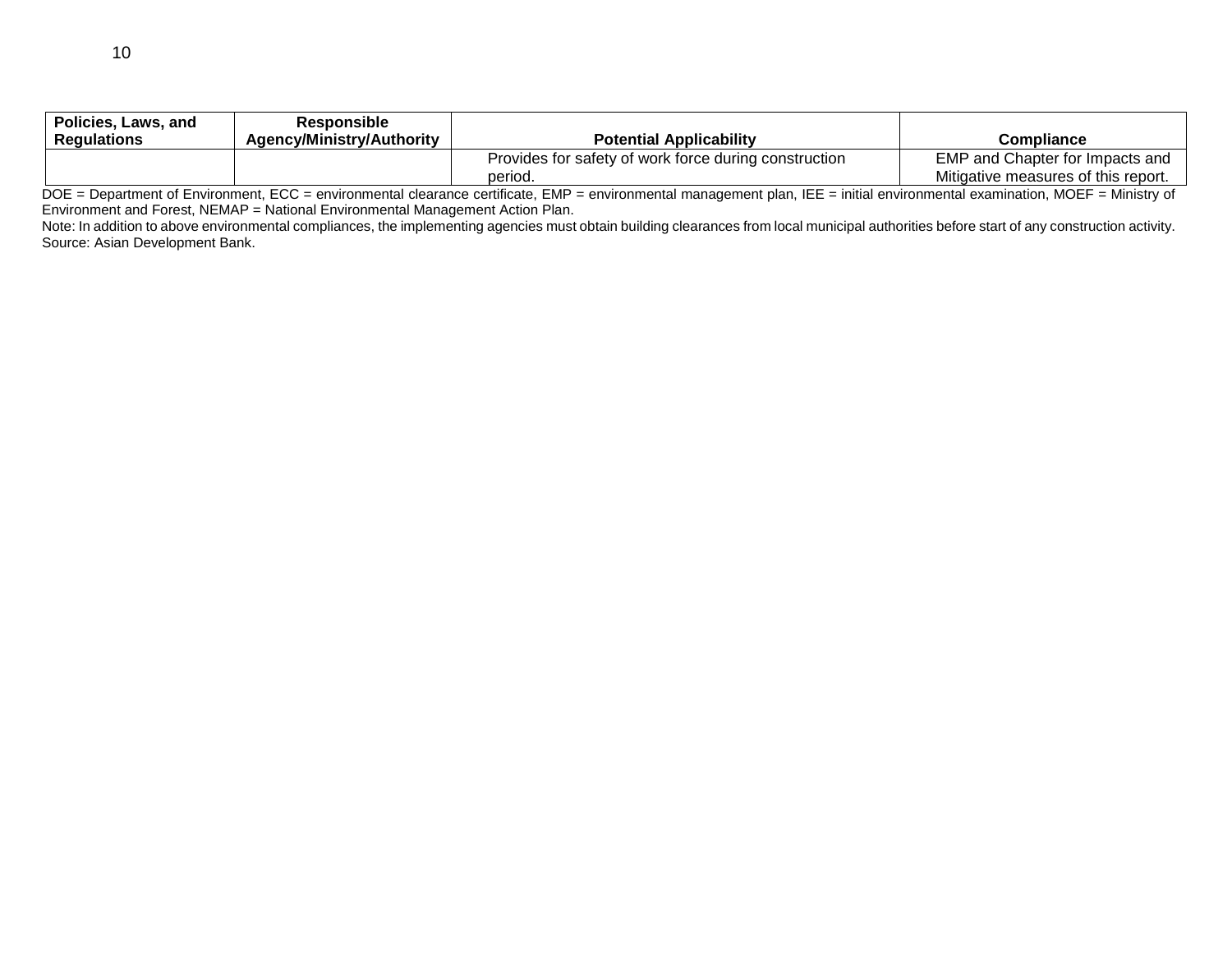## <span id="page-14-0"></span>**B. ADB Safeguard Policies**

20. The SPS has three safeguard policies that seek to avoid, minimize or mitigate adverse environmental impacts and social costs to third parties, or vulnerable groups as a result of development projects.[2](#page-14-2) This states that ADB requires environmental assessment of all project loans, program loans, sector loans, sector development program loans, loans involving financial intermediaries, and private sector loans. The objectives of ADB safeguards are to (i) avoid adverse impacts of projects on the environment and affected people, where possible; (ii) minimize, mitigate, and/or compensate for adverse project impacts on the environment and affected people when avoidance is not possible; and (iii) help borrowers/clients to strengthen their safeguard systems and develop the capacity to manage environmental and social risks.

21. ADB, as per the SPS, classify projects into Category A, B, or C depending on potential adverse environmental impacts. The additional financing of Urban Primary Health Care Services Delivery Project-proposed health care centers will all be located on lands free from government hindrances and outside of any wildlife habitat or sanctuary. All impacts are site specific, majority are coterminus to project construction-phase and easily mitigated through good engineering practices. The proposed additional financing is classified as environmental category B.

# **III. ANTICIPATED ENVIRONMENTAL IMPACTS**

<span id="page-14-1"></span>22. The scope of works under the proposed additional financing involves the construction of seven CRHCCs and ideally each will have a network of three PHCCs. The potential adverse impacts from the project includes limited tree clearing; dust, noise, and construction debris generation; and occupational health and safety during construction phase and generation of hazardous hospital wastes. All these impacts are strictly regulated by the government with corresponding environmental regulations and guidelines. Other impacts include:

- (i) Construction phase: consistency with land-use; vegetation clearing; changes in surface landform; soil contamination due to improper disposal of wastes; impairment of visual and aesthetic; temporary disturbance of utilities; increase siltation from silt-laden surface run-off; deterioration of the quality of the receiving water body; and temporary blocking of access
- (ii) Operation phase: competition in water use with the host community and generation of wastes including hazardous hospital wastes; generation of toxic fumes from improper incineration of hospital wastes; and increase in carbon emission from use of electricity

23. Key benefits from the construction of PHCCs are the generation of employment and provision of PHC.

| Category            | <b>Potential Environmental</b><br>Impact/Issue                            | <b>Possible Mitigation Measures</b>                                                                                                                                                         |
|---------------------|---------------------------------------------------------------------------|---------------------------------------------------------------------------------------------------------------------------------------------------------------------------------------------|
| Drainage management | Drainage congestion/water<br>logging; spread of vector-<br>borne diseases | • Consider the drainage system of the whole<br>area in subproject design.<br>Maintain cross-drainage at all times during<br>construction.<br>• Prevent all solid and liquid wastes entering |

**Table 5: Potential Environmental Impact and Mitigation Measures**

<span id="page-14-2"></span>l <sup>2</sup> ADB. 2009. *Safeguard Policy Statement.* Manila.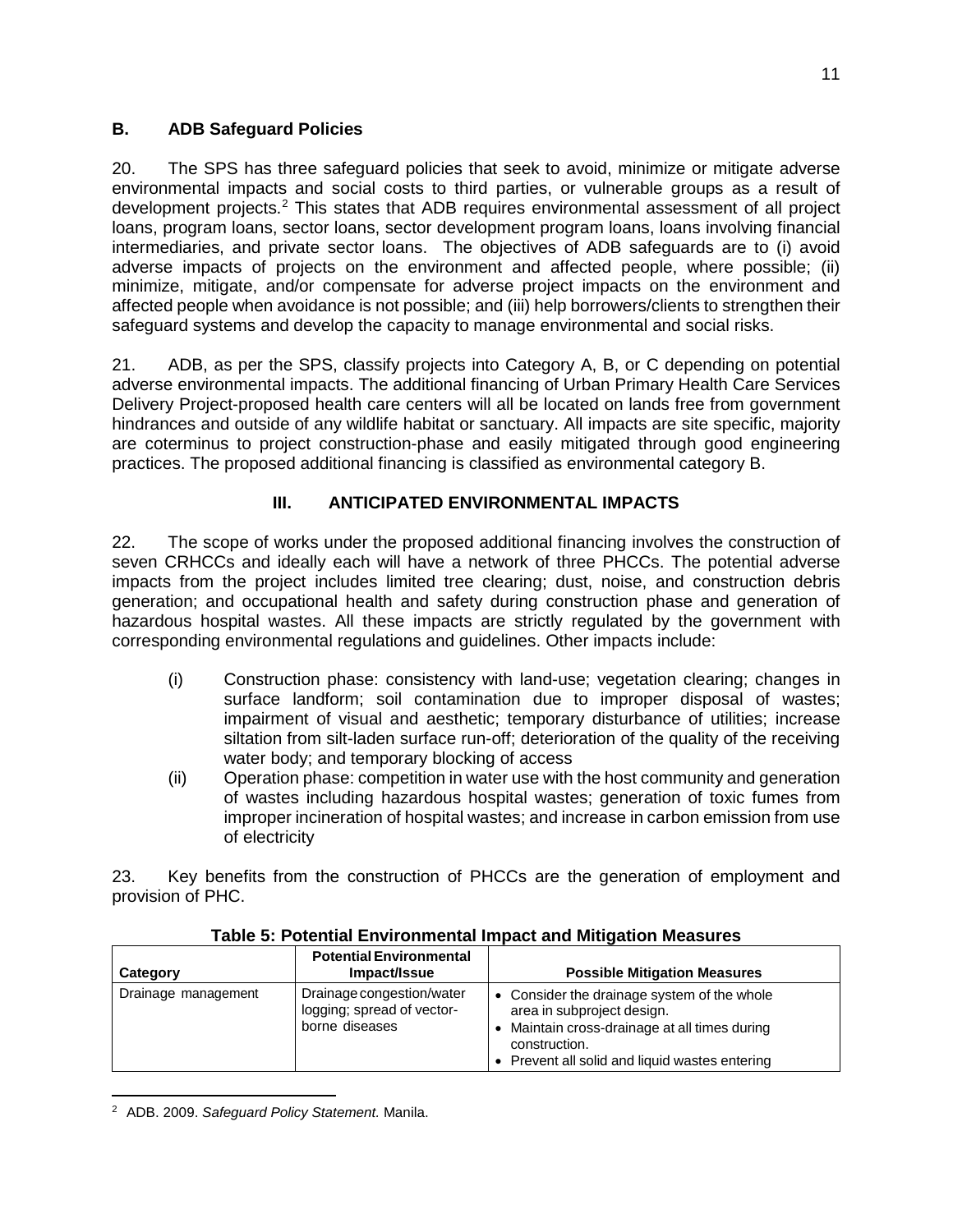| <b>Category</b>                                     | <b>Potential Environmental</b><br>Impact/Issue                                                                                        | <b>Possible Mitigation Measures</b>                                                                                                                                                                                                                                                                                                                                                           |
|-----------------------------------------------------|---------------------------------------------------------------------------------------------------------------------------------------|-----------------------------------------------------------------------------------------------------------------------------------------------------------------------------------------------------------------------------------------------------------------------------------------------------------------------------------------------------------------------------------------------|
|                                                     |                                                                                                                                       | waterways by collecting solid waste and<br>wastewater from brick, concrete.<br>• Drainage facilities will be integrated with water<br>supply options and sanitary latrine facilities in<br>planning and design.                                                                                                                                                                               |
| Clearing of trees                                   | Losses of tress and<br>vegetation                                                                                                     | • Consider alternation options to reduce the loss of<br>trees and vegetation.<br>• A green fence will be raised with native tree species<br>around the health center.<br>• Plant same species of trees and vegetation as<br>compensatory measures.                                                                                                                                            |
| Stone crushing                                      | Dust and noise pollution                                                                                                              | • Spray of water during dry season and in windy<br>conditions.<br>Immediate compaction after construction of base<br>course.<br>• Cover the stockpiles of fine materials in<br>construction yard.<br>• Plan the work schedule of noise creating activities<br>in consultation of local community.<br>• Employ best available work practices on-site to<br>minimize occupational noise levels. |
| Soil erosion                                        | Soil erosion during<br>construction                                                                                                   | Careful arrangement to stop soil erosion by<br>adopting proper protection measure before starting<br>earthworks.                                                                                                                                                                                                                                                                              |
| Road blockage                                       | Blocking of roads/<br>access/approach                                                                                                 | • Construction materials and machinery should not<br>be placed in a manner that blocks any roads, paths,<br>or local accesses.<br>Unloading of construction materials should be<br>carried in a manner and time to avoid blockage of<br>roads/paths/access.<br>• Waste should not be placed on the roads.                                                                                     |
| Water pollution                                     | Water pollution from<br>construction activities                                                                                       | • Prohibit direct disposal of solid and liquid wastage<br>into nearby water body.<br>• Spoil Management Plan should be implemented by<br>the contractor.                                                                                                                                                                                                                                      |
| Occupational health and<br>safety                   | Occupational health and<br>safety                                                                                                     | • Implement suitable safety standards for all workers<br>and site visitors.<br>Provision of first aid facility.<br>• Arrangement of safe drinking water and sanitation<br>facilities for the labors working in the health centers.                                                                                                                                                            |
| Health, hygiene, and food<br>safety                 | Unhealthy condition in health<br>centers, food-related<br>diseases                                                                    | • Promote health measures in health facility workers<br>(handwashing facilities, safe disposal of human<br>excreta, supply of clean and treated water, etc.).<br>The standard norms for toilet shall be followed.                                                                                                                                                                             |
| Use of wood as<br>construction/cooking<br>materials | Deforestation                                                                                                                         | Minimize use of wood for construction.<br>Use local materials as much as possible.<br>$\bullet$<br>• Innovations shall be integrated in design for making<br>schools more child and environmentally friendly.<br>• Contractor shall supply kerosene or LPG at camps<br>and restrict cooking and heating in firewood.                                                                          |
| Solid/hazardous waste<br>management                 | Spreading of waste, pungent<br>smell, deterioration of<br>aesthetics; used batteries,<br>laboratory chemicals<br>disposed haphazardly | Proper solid waste management system shall be<br>$\bullet$<br>introduced in schools with segregation of waste,<br>and its proper disposal.                                                                                                                                                                                                                                                    |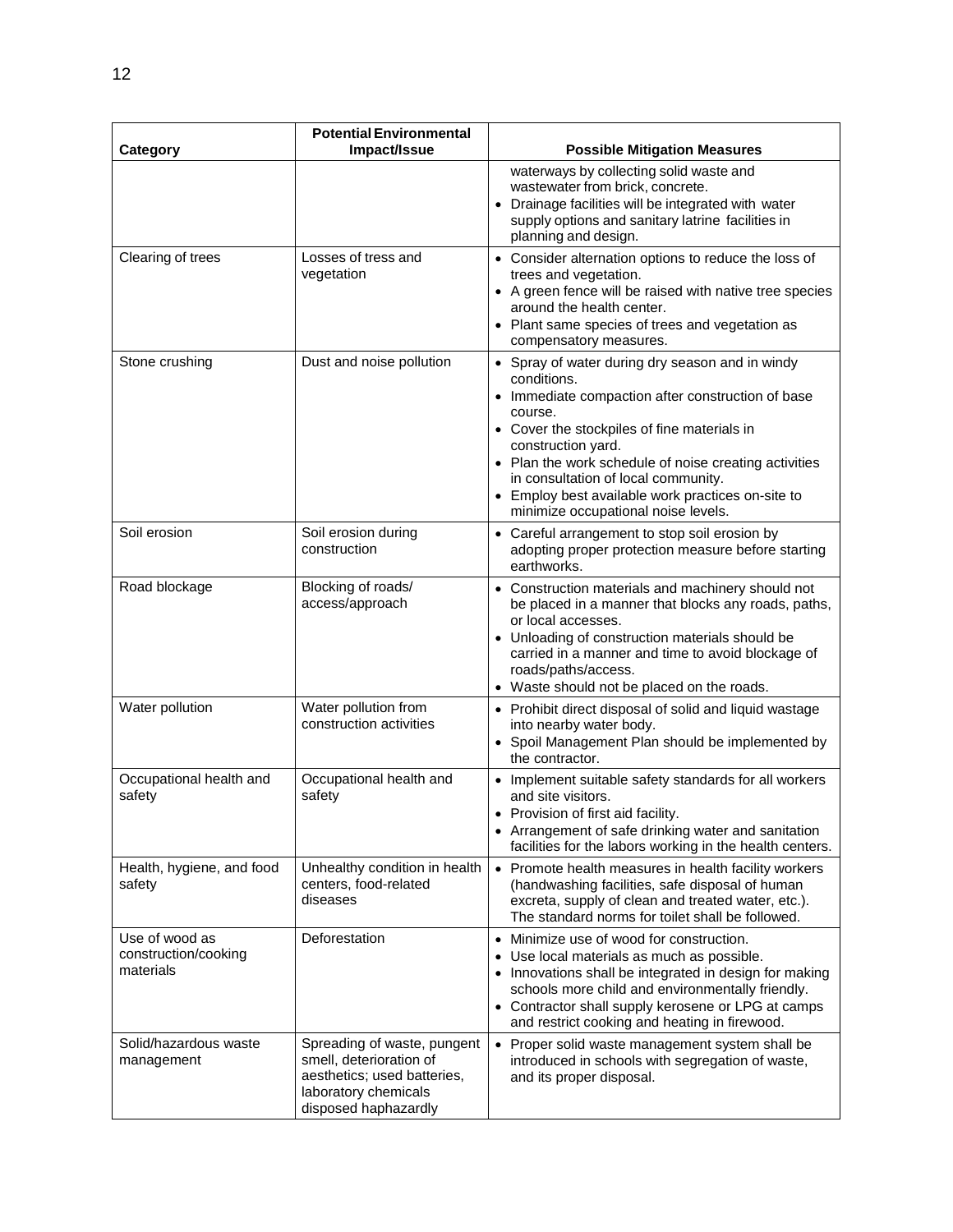| Category                                 | <b>Potential Environmental</b><br>Impact/Issue                                                                | <b>Possible Mitigation Measures</b>                                                                                                                                                                                                                                                                                                                                                                                                                                                                                                                                                                                                                                                                                                                                     |
|------------------------------------------|---------------------------------------------------------------------------------------------------------------|-------------------------------------------------------------------------------------------------------------------------------------------------------------------------------------------------------------------------------------------------------------------------------------------------------------------------------------------------------------------------------------------------------------------------------------------------------------------------------------------------------------------------------------------------------------------------------------------------------------------------------------------------------------------------------------------------------------------------------------------------------------------------|
|                                          |                                                                                                               | • Awareness raising on solid waste management with<br>waste minimization, recovery, and recycling.<br>Ban use of plastic products in health center.<br>Safe disposal of hazardous waste.                                                                                                                                                                                                                                                                                                                                                                                                                                                                                                                                                                                |
| Medical waste<br>management              | Improper disposal of medical<br>waste                                                                         | • Set up of proper medical waste management<br>system with separation and segregation of medical<br>waste from the source.<br>• Safe storage, transportation, and proper disposal of<br>medical waste.<br>• Awareness raising on medical waste management<br>with waste minimization, recovery and recycling.<br>• Organize training program for relevant hospital<br>staff, doctors, nurse, and cleaners on medical<br>waste management.                                                                                                                                                                                                                                                                                                                               |
| Proper ventilation                       | Day lighting and ventilation<br>system                                                                        | Identify unions and upazilas based on the<br>Department of Public Health Engineering survey<br>where shallow or deep tube wells are feasible.<br>• Analyze local surrounding arsenic test results and<br>recommend for tube wells or not.<br>• Adopt rain water harvesting, pond sand filter, piped<br>water supply.<br>• After installation of tube wells, presence of arsenic<br>in the drinking water will be tested and be used only<br>if it satisfies the Bangladesh standard.                                                                                                                                                                                                                                                                                    |
| Water and sanitation                     | Selection of appropriate<br>location for water source and<br>sanitary latrine                                 | Discuss with medical/hospital committee and<br>doctors/nurse and select a location which is<br>convenient for clinic and not impacting on trees or<br>any other common property resources.<br>• A minimum distance of 15 m should be maintained<br>between a tube well and a latrine to prevent<br>contamination of water resources. In case of<br>shallow shrouded hand tube wells, this distance<br>should be 20 m as horizontal filters are used in this<br>type of tube wells.                                                                                                                                                                                                                                                                                      |
| Separate toilets for male<br>and females | Female patient may face<br>serious problem due to lack<br>of separate toilet facility                         | • Provide separate toilets at adequate distance<br>between males and females.<br>Water supply is available in the toilets.<br>One latrine should be designed for about 30<br>persons.                                                                                                                                                                                                                                                                                                                                                                                                                                                                                                                                                                                   |
| Extreme climate events<br>and disasters  | Extreme climate (e.g.,<br>cyclone, storm surge) and<br>natural disasters (e.g.,<br>earthquake), etc. and fire | • Adoption of appropriate adaptation and disaster risk<br>reduction strategy, emergency preparedness and<br>recovery, training/orientation program for health<br>service workers on climate change, disaster, and<br>earthquake, etc.<br>• Construction of clinic/hospital cum disaster/cyclone<br>shelter to cover the urgent needs of community and<br>patient clinic building located in the cyclone and<br>earthquake prone areas should be designed and<br>constructed in way to be disaster and earthquake<br>resilient or climate-proof.<br>• Create awareness about natural calamities and<br>extreme climate to doctors, nurse, and other clinic<br>staffs.<br>• Fire safety management and mock drill; ensure<br>emergency equipment and facilities like fire |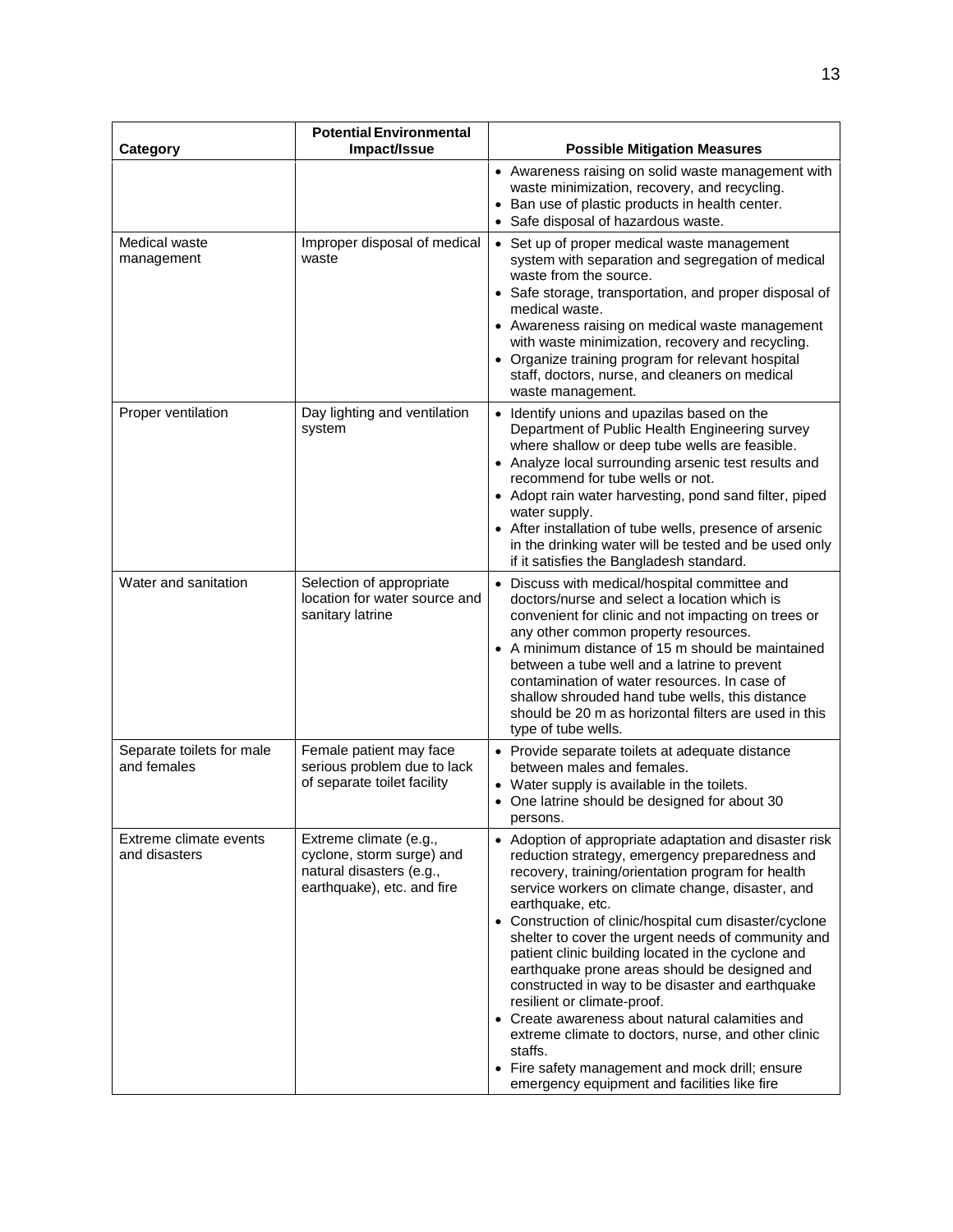| Category | <b>Potential Environmental</b><br>Impact/Issue | <b>Possible Mitigation Measures</b>                                                      |
|----------|------------------------------------------------|------------------------------------------------------------------------------------------|
|          |                                                | extinguisher/water hose, first aid boxes, whistles,<br>torch lights, etc. are available. |

Source: Asian Development Bank.

## <span id="page-17-0"></span>**IV. ENVIRONMENTAL ASSESSMENT FOR SUCEEDING COMPREHENSIVE REPRODUCTIVE HEALTH AND PRIMARY HEALTH CARE CENTER CONSTRUCTION**

## **A. Screening and Classification**

24. Each CRHCC and PHCC will be initially screened to understand the nature and significance of anticipated environmental impacts by using the rapid environmental assessment checklist of ADB. Following the initial screening, the PMU will propose and ADB will confirm the environmental categorization of each health care center as B or C in accordance with the SPS. The health care center's environmental categorization under ECR, 1997 by DOE will also be determined and intimated to ADB. Only CRHCCs and PHCCs classified as ADB Category B and DOE Orange category will be considered eligible.

## <span id="page-17-1"></span>**B. Environmental Selection Criteria**

- 25. The following criteria shall be applied for selection of CRHCC and PHCC sites:
	- (i) The municipality is eligible based on the project administration manual (Annex 13: Criteria for Selection of Municipalities).
	- (ii) The proposed site is nominated by the municipal government attesting their ownership and the absence of encumbrances to include but not limited to informal settlers, environmental protected areas, physical cultural resources, and heritage sites.
	- (iii) Consistent with the municipal land use and zoning plans.
	- (iv) Minimize the climate change risk and vulnerability of PHC by referring to the rapid urban climate change assessment.

### <span id="page-17-2"></span>**C. Environmental Assessments and Environmental Management Plans**

26. Under the ongoing Urban Primary Health Care Services Delivery Project, a project-level IEE had been prepared for selected ongoing and completed health care centers.<sup>[3](#page-17-3)</sup> The findings correspond to the general environmental management and monitoring plans that have been implemented thus far at PMU and PIU levels. The project-level IEE study was conducted in accordance with the requirements of the SPS, clearly identifies and describes the general area of impact, provides an assessment of potential impacts and mitigation measures, and involved public consultations with affected people and other relevant stakeholders. It includes a comprehensive and practical EMP, and clear institutional arrangements for implementing them. Specifically, the study focused on the following:

(i) potential impacts on the immediate urban environment and consistency with the existing land use;

 $\overline{a}$ 

<span id="page-17-3"></span><sup>&</sup>lt;sup>3</sup> Site assessment of CRHCCs and PHCCs in Comilla, Narangyagonj, and Gopalgoinj.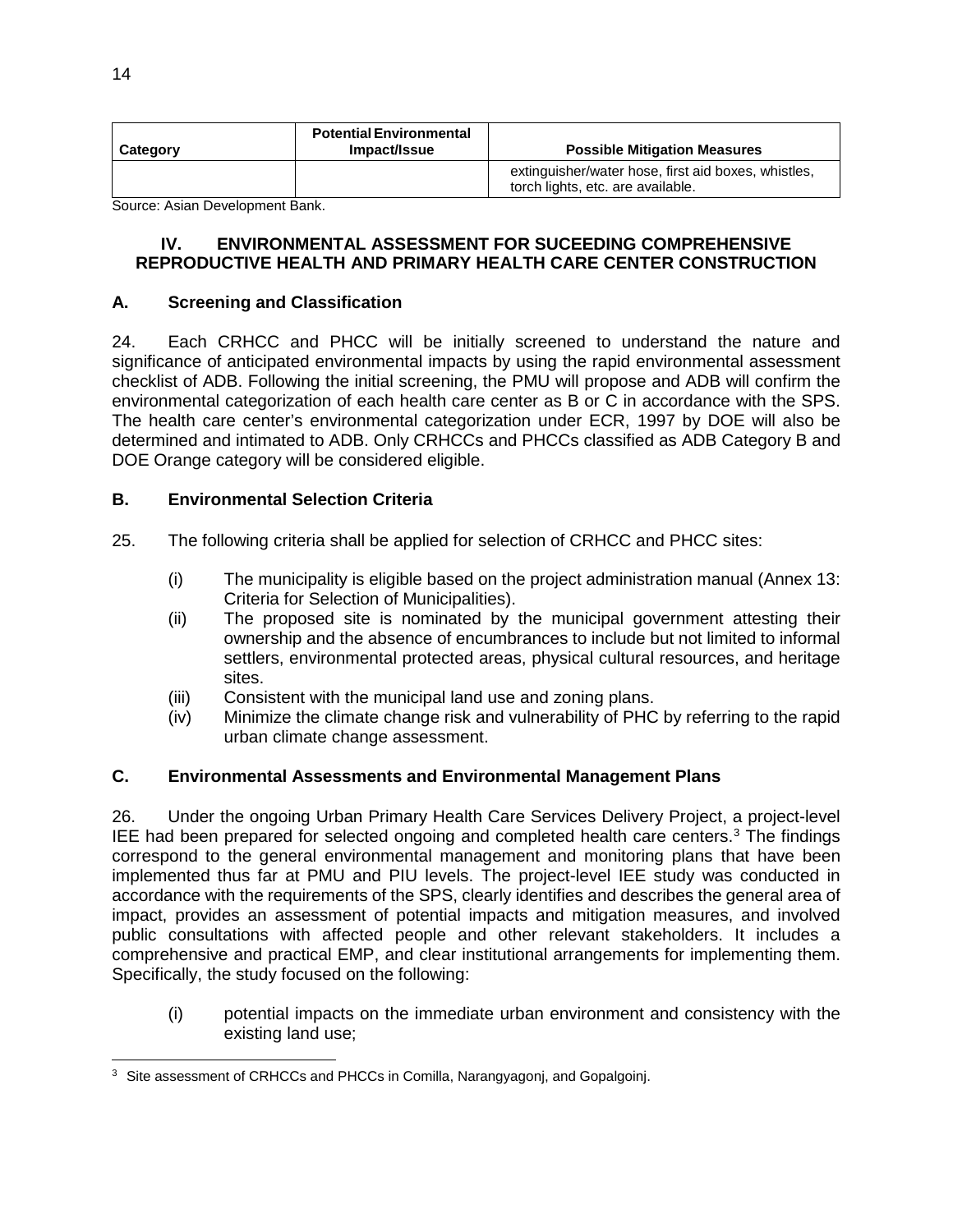- (ii) free from local flooding, erosion, storm-surge, dump sites, and with least two independent access road connections;
- (iii) potential waste issues including excavated spoil, hazardous materials and wastes and appropriate measures for their disposal, treatment and other forms of management; and
- (iv) climate change impacts to the project and recommendations for adaptation as well as mitigation;
- (v) occupational health and safety issues and measures for the construction workers as well as the local communities in and around the project site;
- (vi) potential impacts on physical and cultural resources and measures to avoid, minimize, or mitigate impacts; and
- (vii) GRM to address concerns and grievances of the affected people during the project cycle.

27. Due to the limited scale of physical infrastructure with predictable and easily manageable environmental impacts having similar designs located across several urban areas and the wide temporal distribution of the construction milestones, the succeeding construction of health centers in the nine new partnership areas, will be guided by the project-level IEE in terms of screening and environmental examination. [4](#page-18-1) The project will continue to prepare health center-specific environmental management and monitoring plans to form part of the civil works bidding documents and disclosed annually as part of the EMR. Unless warranted, like the occurrence of significant unanticipated environmental impacts, the project will not issue a revised IEE report.

28. As part of the detailed engineering design, the environmental consultant of the PMU, together with the LGED, will prepare a detailed EMP to consider the availability of additional sitespecific information as deemed necessary. New information like the need for fill materials, disposal site for spoils, access roads, temporary storage areas, construction water sources, electricity sources, and mitigation measures against dust, noise, disturbance of access and utilities, and community health and safety will be considered in the EMP to clearly guide the contractor.

## <span id="page-18-0"></span>**V. CONSULTATION, INFORMATION DISCLOSURE, AND GRIEVANCE REDRESS MECHANISM**

## **A. Consultation**

29. Meaningful public consultations must be held early on and continuously throughout the project development stage to allow the incorporation of relevant views of the stakeholders in the final subproject design, mitigation measures, implementation issues, and enhance the distribution of benefits. Stakeholders should include project beneficiaries, local affected people, government bodies, and NGOs if necessary. Consultations must be carried out in an environment free of coercion or intimidation and may be done through meetings, focus group discussions, interviews, hearings which will start with the description of the subproject design and initial identification of potential impacts. The consultations must encourage women participation and engage as many stakeholders as possible. All consultations conducted must be documented clearly in the IEE report. The findings of the IEE must be shared in a form or nature that is accessible and

<span id="page-18-1"></span> $\overline{a}$ <sup>4</sup> Jamalpur, Faridpur, Noakhali, Jessore, Patuakhali, Pabna, Coxsbazar, Mymensingh, and Tangail.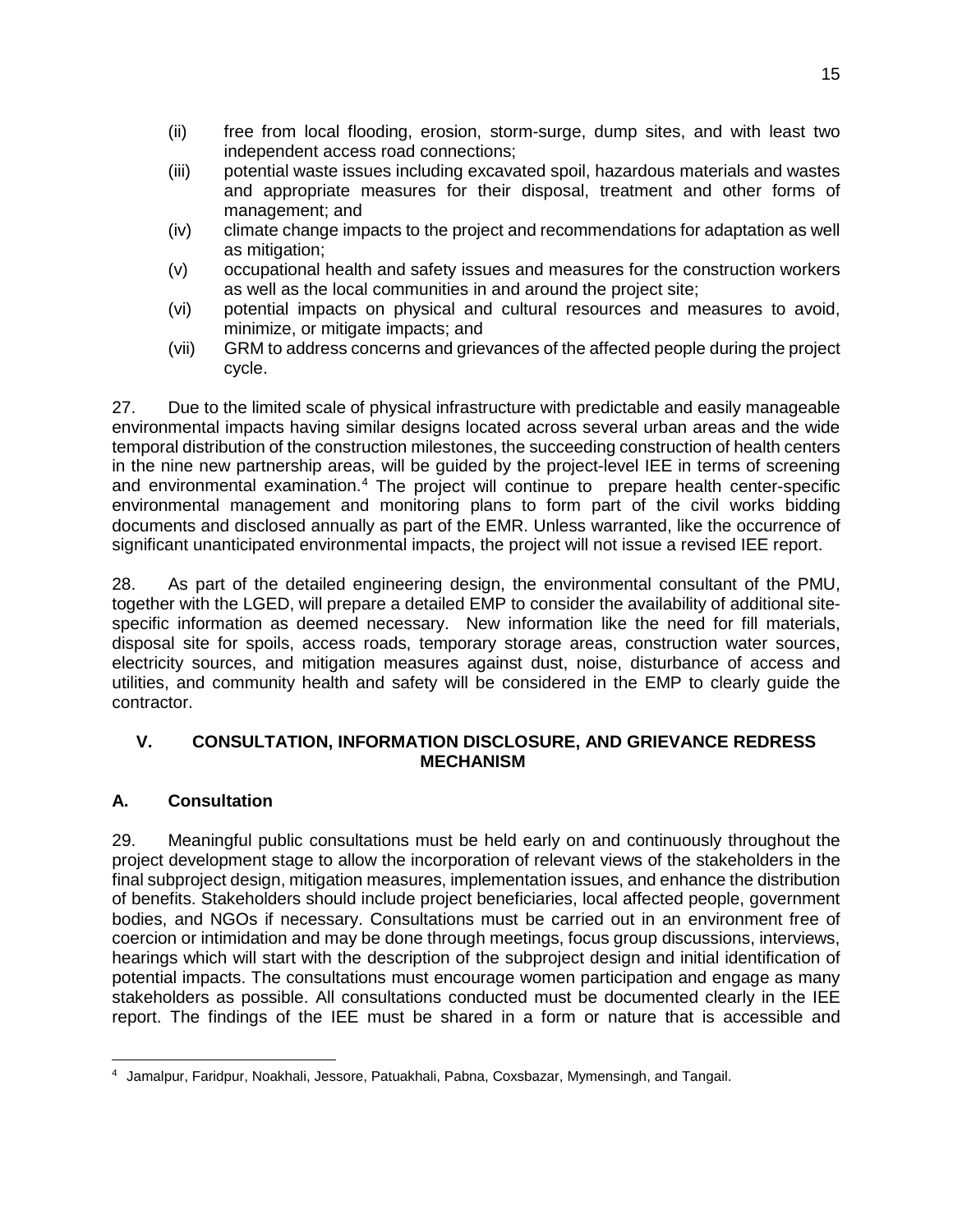understandable by the affected persons and relevant stakeholders or necessary recommendations and guidelines made for sharing such kind of information at a later stage.

## <span id="page-19-0"></span>**B. Information Disclosure**

30. Disclosing the environmental documents, including the IEE, annual monitoring, and environmental due diligence reports to the public, will be the responsibility of the Urban Primary Health Care Services Delivery Project. It will ensure that these documents are systematically kept as part of the project records, and made available upon request. All environmental documents are subject to ADB's Communication Policy (2011) and SPS. The IEE report will be disclosed to the public through the ADB website before the approval of ADB financing. Annual monitoring reports need to be disclosed to the public through ADB and Urban Primary Health Care Services Delivery Project websites.

## <span id="page-19-1"></span>**C. Grievance Redress Mechanism**

31. Grievances related to the implementation of the project, particularly regarding the EMP are acknowledged, evaluated, and responded to the complainant with corrective actions proposed using understandable and transparent processes that are gender responsive, culturally appropriate, and readily accessible to all segments of the affected people. The responsible agency for addressing the grievances along with proper timelines are clearly indicated. Record of grievances received, corrective actions taken, and their outcomes are properly maintained and form part of the EMR to ADB.

32. Depending on the nature and significance of the grievances or complaints, the GRM comprise procedures to address grievances at the project site level, PIU level, PMU level, and the grievance redress committee (GRC). Most serious complaints which cannot be addressed at the PMU level are forwarded to the GRC. The GRC comprise members from the PMU/LGD, LGED, PIU, contractor, local community, and local forestry authority.

33. During preparation of IEE or at latest during pre-construction stage, the local communities in the project area are informed by the PMU and PIU on the grievance redress procedure and the contact persons for lodging complaints. Provisions are also made for lodging complaints at the project's website.

### <span id="page-19-2"></span>**VI. INSTITUTIONAL ARRANGEMENT FOR IMPLEMENTING THE ENVIRONMENTAL ASSESSMENT AND REVIEW FRAMEWORK AND RESPONSIBILITIES**

34. The LGD of the Ministry of Local Government, Rural Development and Cooperatives as the executing agency and the city corporations and municipalities as implementing agencies are responsible for ensuring that all components of this EARF are complied with. Under the PMU, there will be several PIUs to manage individual partnership areas. The PMU is headed by a fulltime project director that will provide technical, administrative, and logistical support to the LGD. The LGED, under the LGD, will be responsible for implementing the construction program of the project. Accountability of LGED will be ensured through a memorandum of understanding between the project and LGED with result-based payment and delivery.

35. There are 14 existing PIUs and an additional 11 will be established in ULB health departments to oversee project implementation in respective city corporations or municipalities. However, the implementation of the EMP will be under the control and supervision of the PMU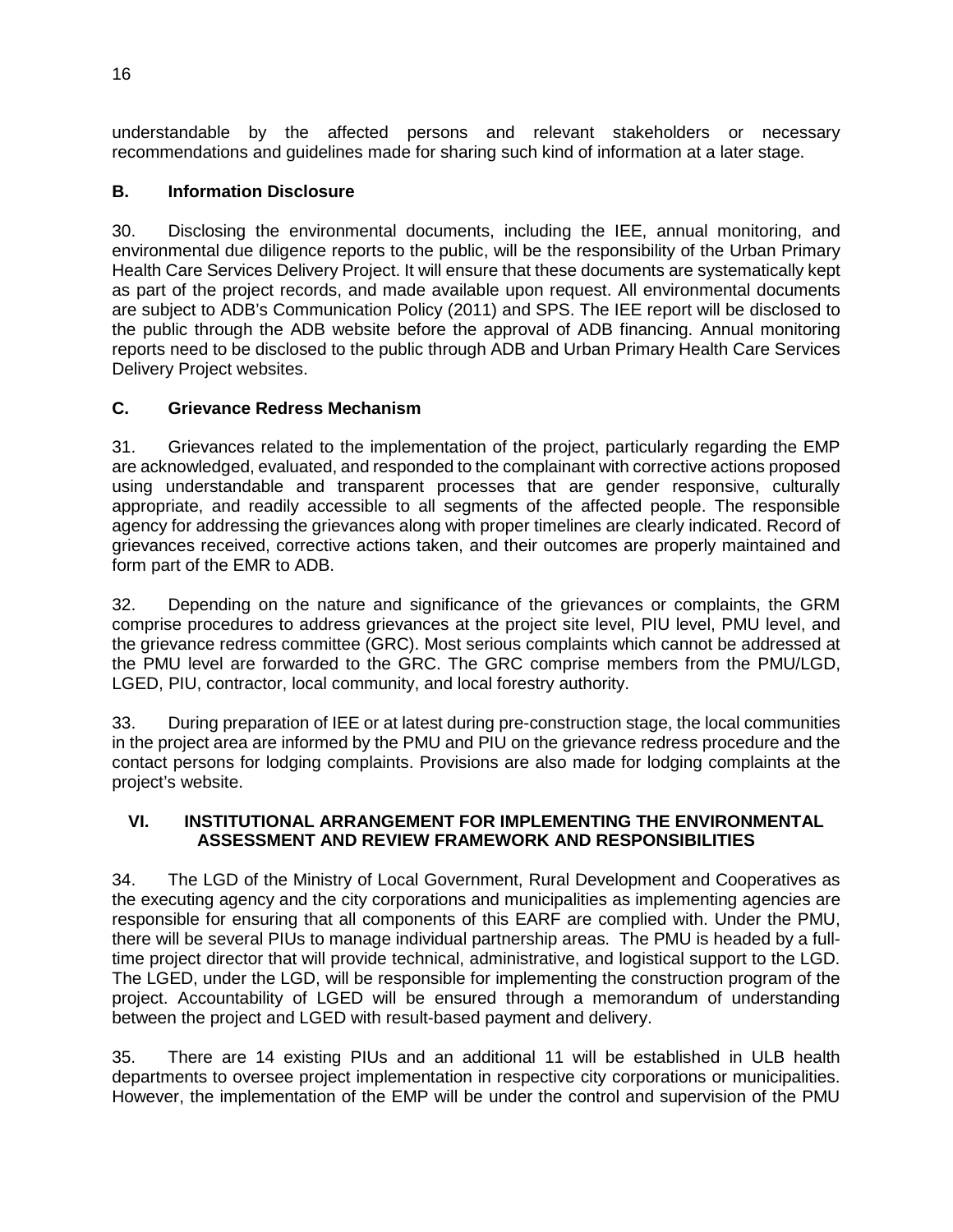environmental specialist cognizant of the lack of capable staff in the PIUs. The PMU environmental specialist is responsible for the following:

- (i) Assist PMU/PIUs in implementation of the project's EARF particularly during the construction and operation of health facilities.
- (ii) Assist the PMU in checking the provisions of civil works contracts to ensure that environmental safeguards integrated in the bidding documents.
- (iii) Together with the LGED, monitor the compliance of the civil works contractors with the EMP provisions.
- (iv) Conduct quarterly monitoring of all CRHCCs and PHCCs to ensure compliance with the EMP-operation phase provisions.
- (v) Prepare and submit to ADB annual environmental monitoring reports for review and disclosure.
- (vi) In case unanticipated environmental impacts become apparent, advice the LGD and ADB the needed assessment to be undertaken and resources to implement mitigation measures.
- (vii) Develop guidelines for environmentally sound treatment and final disposal of hazardous medical waste assist PMU in enforcing implementation of the guidelines.
- (viii) Assist the team of consultants implement the climate proofing program.
- (ix) Conduct annual environment safeguard workshops with all PIUs and partner area NGOs as reminder on the need to comply and identify areas of improvements

The LGED is responsible for the following:

- (i) Ensure all health care center's design comply with the Bangladesh Building Code including provisions for flood, tidal/storm surge, and tsunami; cyclone-prone areas; and high wind regions.
- (ii) Ensure all civil works bid documents contains site-specific environmental management and monitoring plans prepared by the environmental specialist in PMU.
- (iii) Conduct joint monthly monitoring with the environmental specialist of all the health care construction on compliance with the EMP.
- (iv) In case of non-compliance by the contractor with the EMP, immediately inform and seek guidance of the environmental specialist in PMU for corrective measures.
- (v) Seek concurrence from the environment specialist in PMU attesting compliance with the EMP provisions before the issuance of the Statement of Completion.

### <span id="page-20-0"></span>**A. Capacity Development**

36. The Urban Primary Health Care Services Delivery Project has two full-time positions dedicated as environmental focal persons—one executive engineer and one assistant engineer who are tasked with coordinating and implementing the civil works activities of the project and oversight and monitoring of environment-related safeguards. The executive engineer deputed from LGED is mainly responsible for planning, designing, and construction of civil works. LGED has very good capacity and understanding of environmental safeguards. Although the environmental focal persons of the project are few in personnel strength, they have been operating adequately with the support of environment specialist consultants who have been engaged intermittently during the past five years of the ongoing project.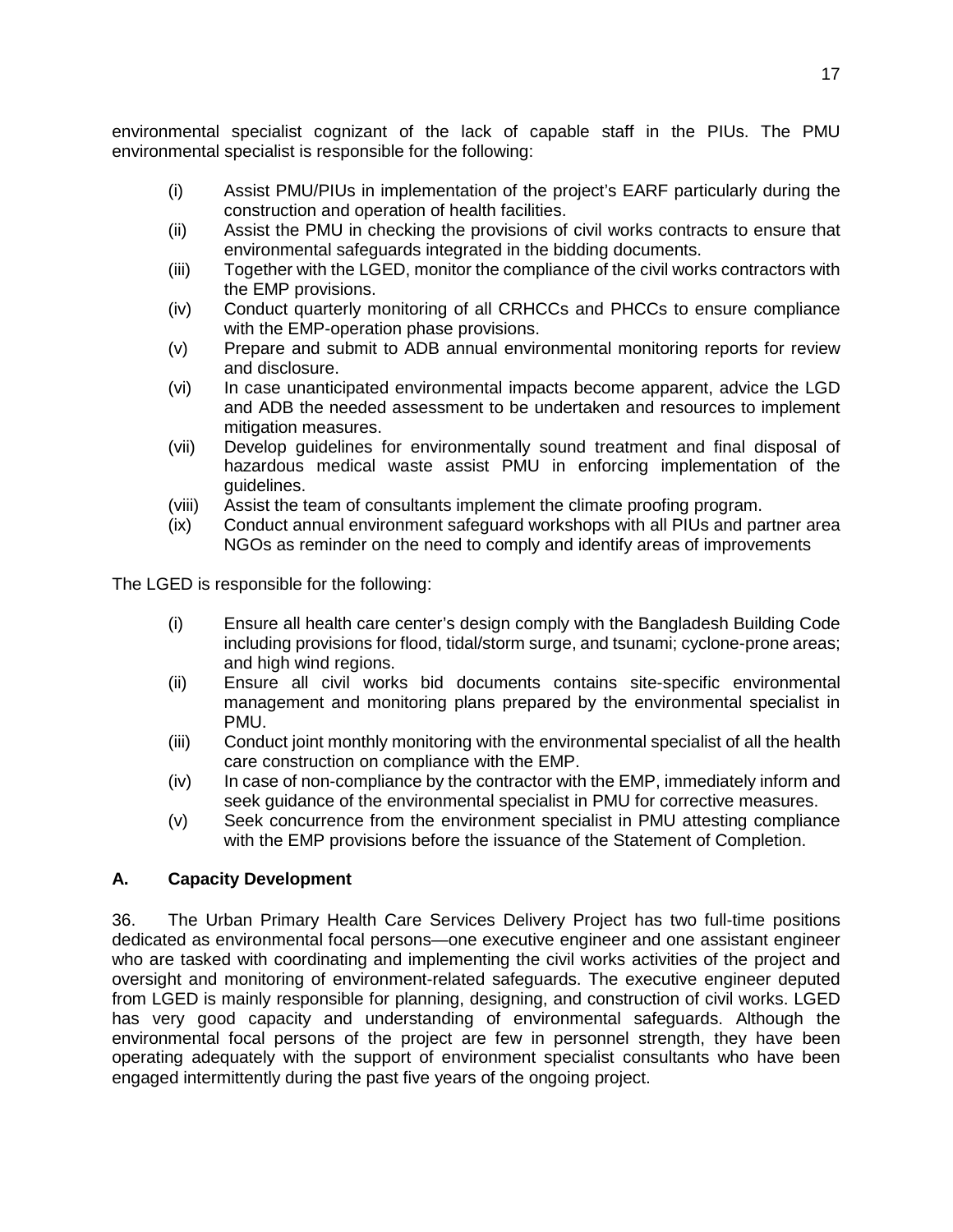37. With the additional financing and expansion to additional project areas, environment specialist consultant(s) will be engaged intermittently throughout the course of the project to provide oversight and monitoring on environmental safeguards, and engage in developing capacity and expertise of PMU and PIUs. Moreover, the ULB strengthening consultant firm and the individual consultants engaged under the climate change resilience fund will also help contribute to environment-related aspects such as MWM.

38. The environmental specialist consultant(s) should ideally have an academic degree in environmental science (environmental chemist, biologist, ecologist) or environmental engineering (having courses in air quality, environmental health and safety, waste management, ergonomy, industrial hygiene, water quality, engineering technology program designing, etc.). All environment-related consultants could play a proactive role in environmental monitoring during project implementation as well as in undertaking post-project evaluation of projects to assess environmental compliance and develop future strategies based on lessons learned. The consultants will also be entrusted with the task of organizing and administering training modular courses for the LGD staff and other stakeholders on environmental assessment and monitoring, social impact assessment, and public consultation/participation including participatory rural appraisal techniques. Training on participatory techniques is extremely vital on account of the LGD's current strategy and principle of involving all stakeholders at all stages of the project cycle. The focal persons shall cover environmental safeguard issues including mainstreaming of environmental best practices, coordinate environmental management activities in health care delivery, and facilitate capacity building activities of central and local level stakeholders. The focal persons and consultants will also be responsible for planning, assessment, and implementation of EMP, and monitoring and reporting of environmental safeguards activities in the project. Central, regional, district, and field level orientation and capacity development programs in ensuring environmental safeguards are designed in the project.

39. As an example, one such capacity development program will be on MWM. Its objectives will be to:

- (i) improve people's health and reduce environmental impacts from handling of medical waste by its proper disposal;
- (ii) identify the level of MWM that will be relevant to help implement and enforce proper health and environmentally sound, technically feasible, economically viable and socially acceptable systems for managing hospital waste by urban local bodies; and
- (iii) conduct a detailed study of one large municipal town and prepare a report based on that study. The specialist will design a feasibility study and environmental assessment of various treatment technologies and locations for a treatment facility, and prepare a report that includes recommendations on institutional development for ULBs and the preferred treatment technology and location of a treatment facility.

## <span id="page-21-0"></span>**VI. MONITORING AND REPORTING**

40. LGD is responsible for undertaking environmental due diligence and monitoring the implementation of environmental mitigation measures for all CRHCCs and PHCCs under the respective projects. The due diligence report, as well as monitoring implementation of the EMP, needs to be documented systematically. ADB must be given access to undertake environmental due diligence of the project, if needed.